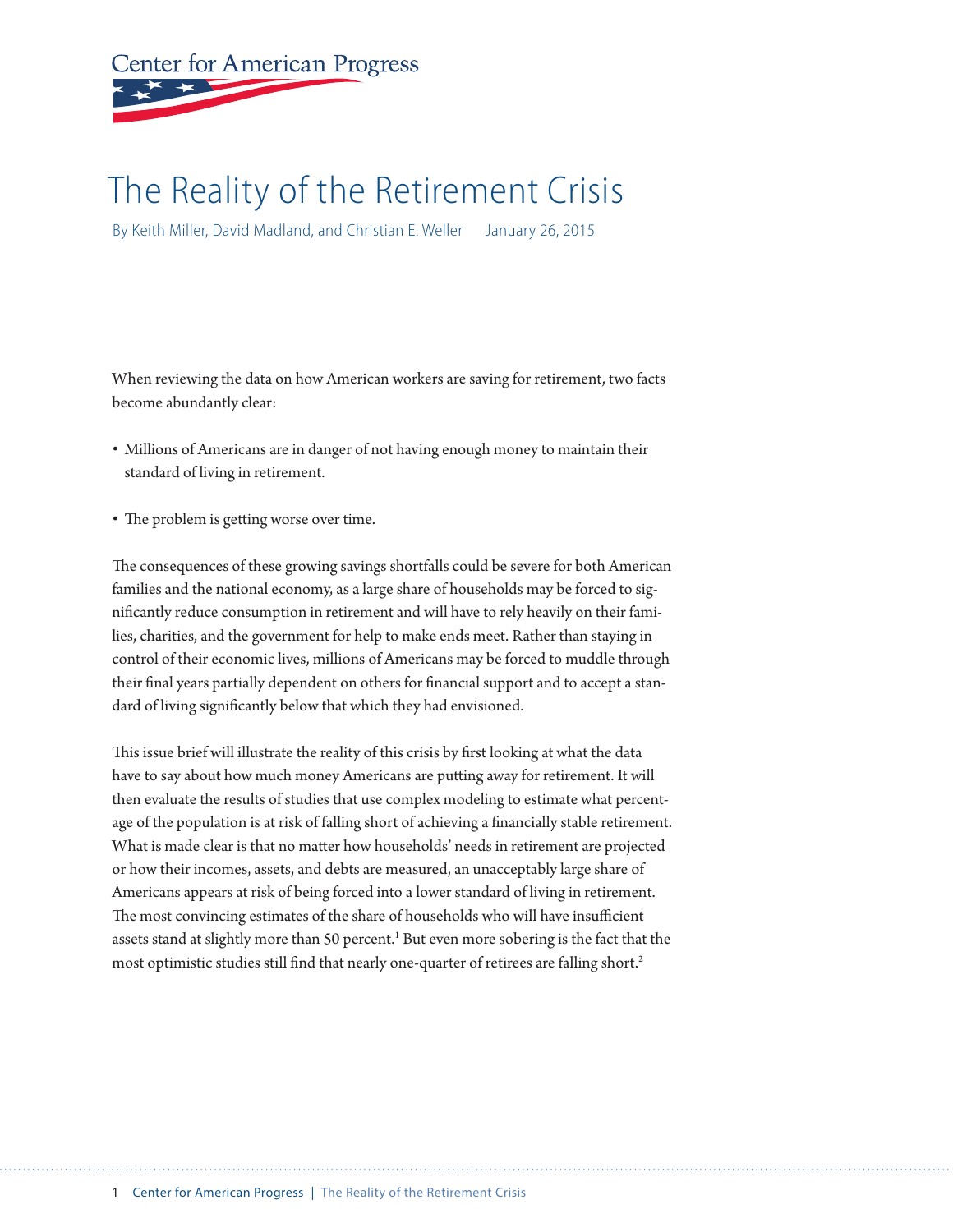# Facts on the crisis

The data available on how American households build up financial assets and how they have done so over time show an American public that is struggling to prepare itself for retirement and that is becoming less well prepared over time. Three clear trends in particular illustrate to what extent Americans are underprepared for retirement.

#### A large percentage of Americans are saving nothing for retirement

According to a recently released household survey conducted by the Board of Governors of the Federal Reserve System, as of 2013, approximately 31 percent of Americans reported having zero retirement savings and lacking a defined-benefit, or DB, pension.<sup>3</sup> This finding is in keeping with the results of other comprehensive Federal Reserve surveys and means that nearly one-third of people in the United States currently have no money put away in any type of retirement account to supplement their Social Security benefits.<sup>4</sup> Among respondents ages 55 to 64—those nearest to retirement who already should have built up significant savings—the share who reported having no savings or pension was still 19 percent, or approximately one out of every five near-retirement households.<sup>5</sup>



That such a large share of Americans lacks any savings should not be particularly surprising given that so many still lack access to the primary savings vehicles used by workers today: workplace retirement plans. As of 2014, only 65 percent of private-sector workers had access to a retirement plan through their jobs, and only 48 percent participated in one.<sup>6</sup> Even when looking just at full-time workers, more than one-quarter still lacked access to an employer-sponsored retirement plan, and more than 40 percent did not participate in one.<sup>7</sup> Moreover, these numbers have not been getting significantly better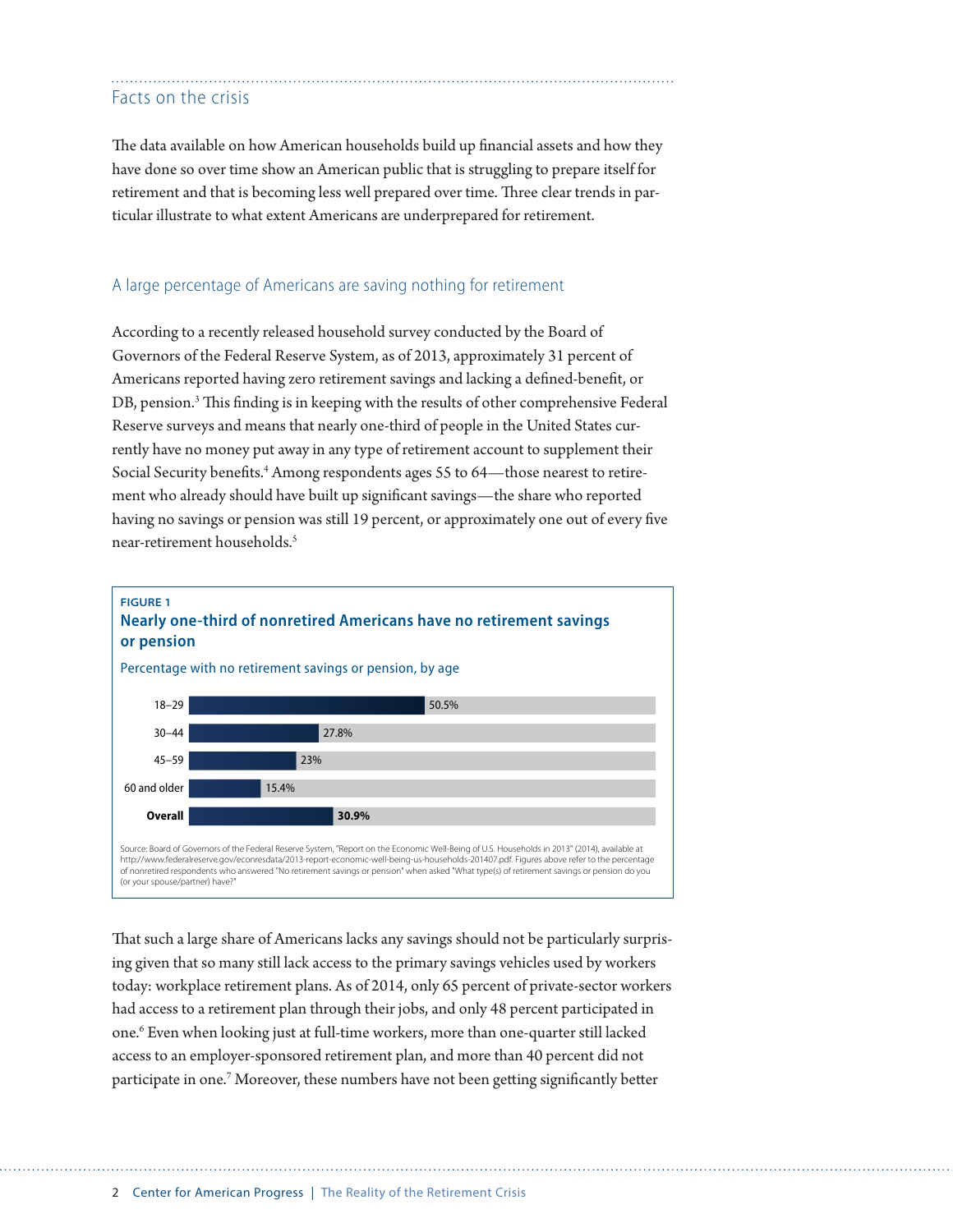over time. In fact, studies that use data that allow for long-term analysis indicate that the share of private-sector workers with access to workplace plans is actually lower now than it was in the late 1980s.<sup>8</sup>

### Families that are saving often have insufficient assets

As traditional DB pensions become increasingly rare, it is more important for workers to build up savings in defined-contribution, or DC, plans such as  $401(k)$ s or in nonemployer-based individual retirement accounts, or IRAs. Unfortunately, most households have failed to build up anywhere near enough in these accounts. As of 2013, the median retirement account balance among all households ages 55 to 64 was only \$14,500.<sup>9</sup> Even after excluding all households that had saved nothing, the median account balance of near-retirement households was still only \$104,000.10 If a household uses all of this money to purchase an annuity from a life insurance company that will pay a guaranteed monthly income for the rest of the household's life, this income will provide only approximately \$5,000 per year in retirement—nowhere near what the household is likely to need.<sup>11</sup>



These facts may seem somewhat confusing to those who know that the aggregate sum of savings in such plans has grown significantly over time and is indeed quite large, at more than \$12.1 trillion in 2013.<sup>12</sup> While this is an impressive sum, the distribution of these assets across households results in typical middle-class households having very low savings in their accounts. Simply put, the wealthy hold most of these assets, while the middle class and the poor have comparatively little. As of 2013, the top 20 percent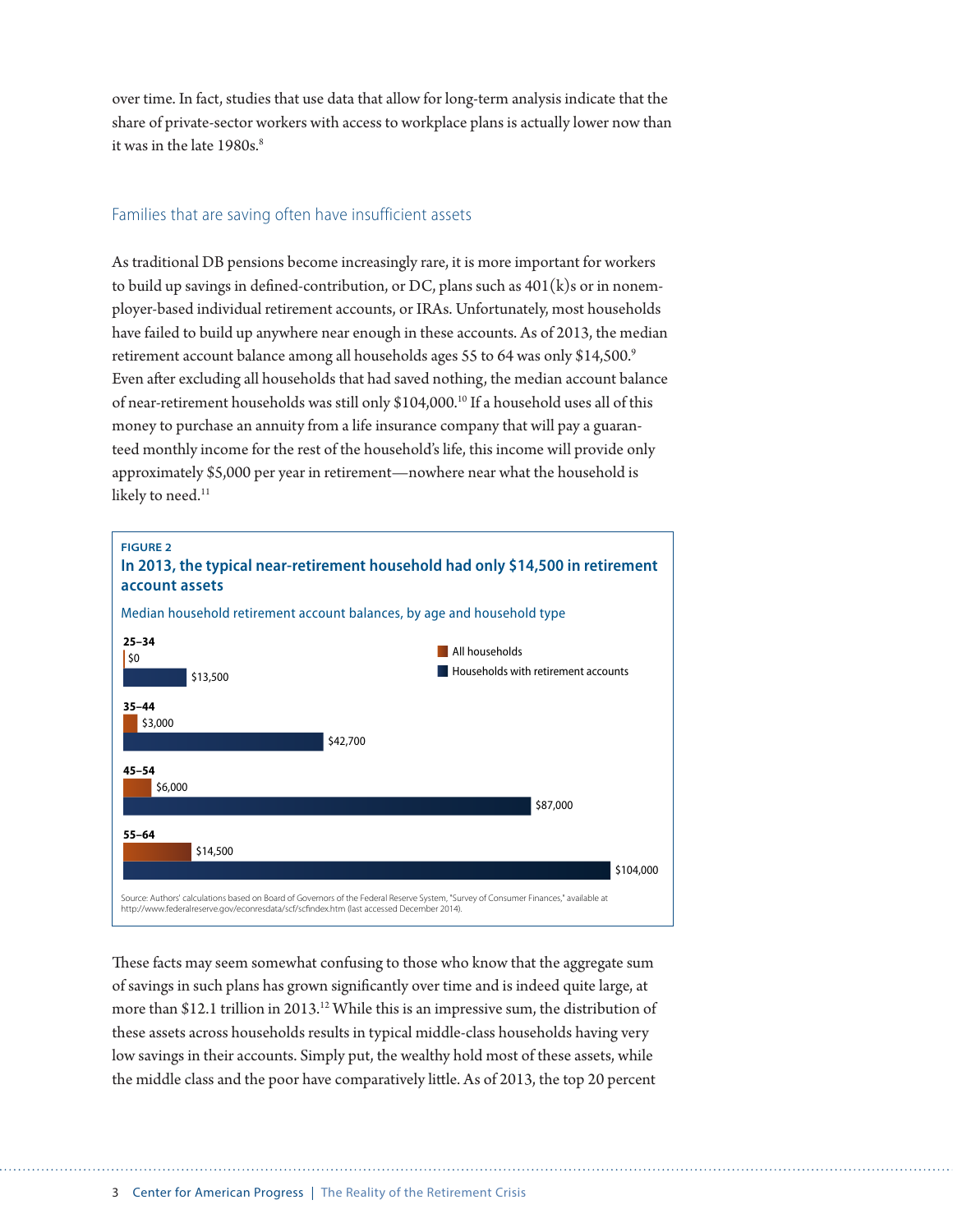of working-age households by income owned 67.7 percent of all retirement account assets, while the bottom 50 percent owned only 7.4 percent.<sup>13</sup> Among older households, a study for the Social Security Administration found that only 19 percent of families headed by a person over age 65 were actually receiving distributions from a retirement account as of 2009, with only 8 percent of families in the bottom income quartile receiving any such distributions.14

# Households today should increase their savings relative to prior generations but they are not doing so

One simple way to measure how capable households will be of maintaining their standard of living in retirement is to look at the ratio of their total wealth to their income. This gives an idea of how much in total assets a family has built up relative to approximately how much they consume in a given year. As data from the Survey of Consumer Finances, or SCF, make clear, while these ratios did improve for older households during the 1990s and early 2000s—when the housing bubble was growing and stock markets were booming—they subsequently collapsed following the Great Recession and have shown no signs of recovering.<sup>15</sup> All told, households near retirement age were worse off in 2013 than they were in 1989.<sup>16</sup> Meanwhile, ratios for younger households showed almost no significant growth even when the economy was doing well during the late 1990s and early 2000s, and they have since fallen off significantly in recent years as well.17 This means that today, households across all age groups have wealth-to-income ratios that are effectively unchanged from or significantly below the ratios achieved by households in previous decades.

This is particularly worrisome given that during this time period, workers increasingly shifted away from DB pension plans—the assets of which are not measured by the SCF—to DC plans, the assets of which are measured.<sup>18</sup> Even if households in more recent years built up the same amount of assets as households in previous years, the shift from DB to DC pension plans should have resulted in wealth-to-income ratios rising as the amount of unreported assets decreased.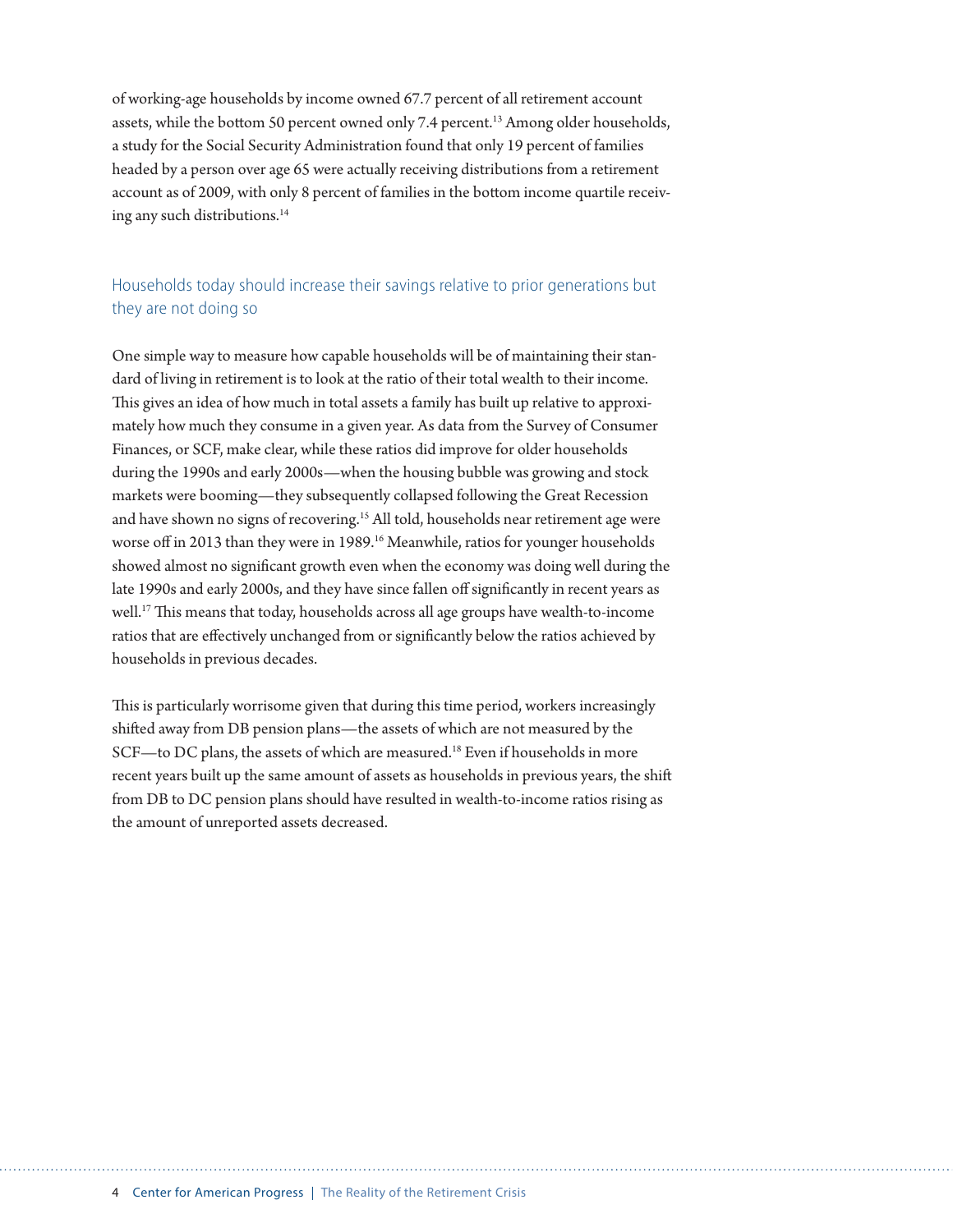

This stagnation of wealth-to-income ratios might be fine if retirement needs had stayed the same over time, but as Alicia H. Munnell of the Center for Retirement Research at Boston College, or CRR, has previously explained in great detail, retirement needs have actually grown significantly in recent decades.19 Life expectancy has increased and the retirement age for full Social Security benefits has risen to age 67, meaning workers now have more years of expenses to cover but must wait longer to begin receiving full Social Security benefits.<sup>20</sup> Health care costs also have risen substantially, resulting in higher expenditures for retirees, and the decline in real interest rates since 1983 means that a given amount of wealth accumulated today now produces less retirement income than it would have in previous decades.<sup>21</sup>

For all of these reasons, workers should be approaching retirement with greater wealth relative to their income than did previous generations. The data, however, show the opposite is occurring, indicating that current workers are not as prepared for retirement and that increasing shares of younger generations may be forced to muddle through their retirements by continuing to work beyond when they intended, by relying on family and government programs for aid, or by significantly cutting back on their consumption.<sup>22</sup>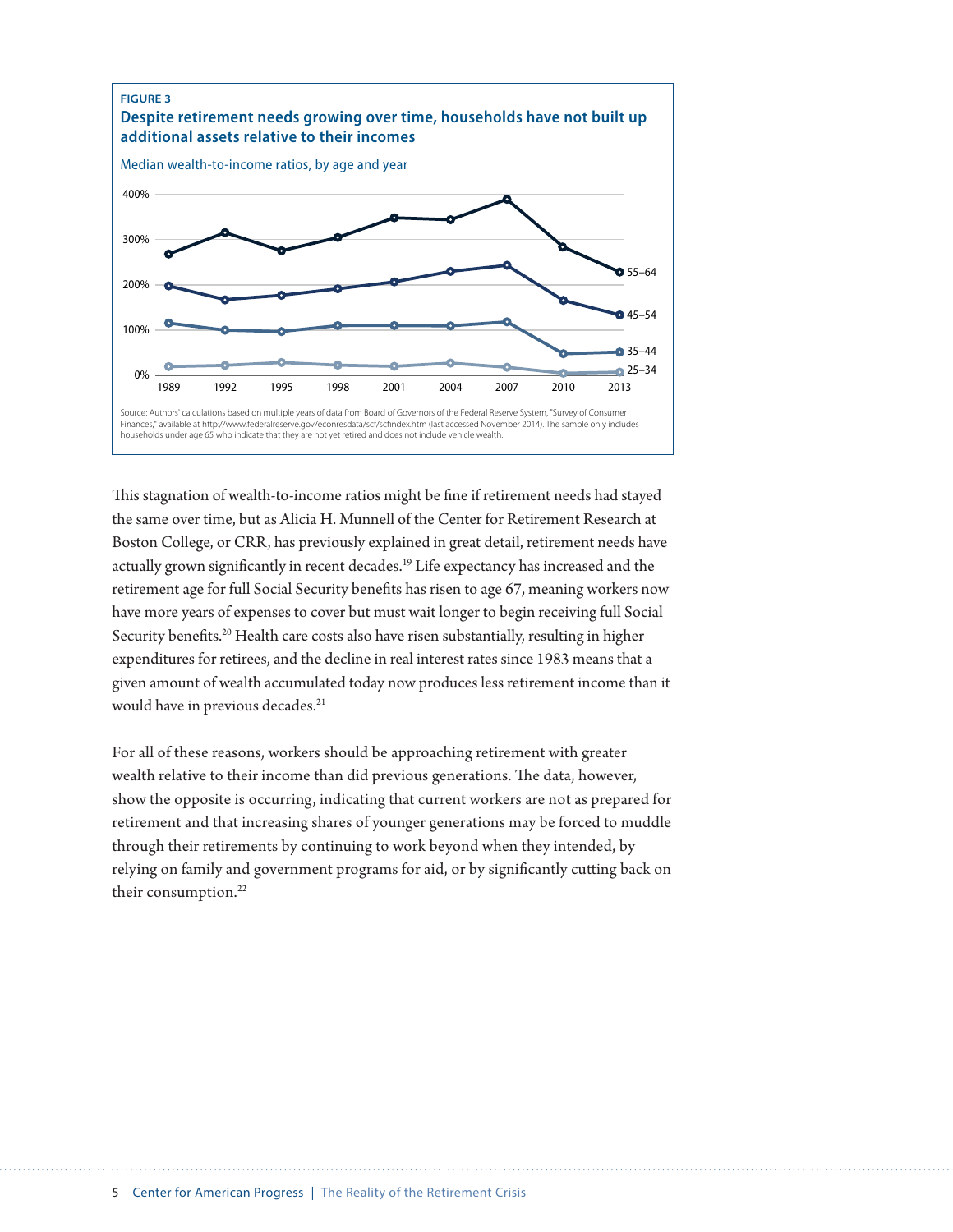# How do all of these facts fit together?

All of these facts indicate that millions of American families are facing the very real prospect of not being able to maintain their standard of living in retirement and that the problem is growing worse over time. However, researchers and policymakers often want to provide a single number that quantifies exactly what share of Americans are at risk of having insufficient savings. Arriving at such a number requires the use of complex modeling, but it can be done.

A number of such analyses have been conducted in recent years, producing different estimates. The differences are primarily due to the differing assumptions built into each model and the ways in which some key variables are measured. (see the Appendix for additional details) This section looks at some of the most widely cited studies, including some of the most pessimistic and most optimistic, and describes what they show about the depth of the retirement crisis. What is clear from all of these analyses, however, is that no matter what assumptions or measures are used, an unacceptably large percent of Americans are at risk of having to decrease their standard of living in retirement, and the problem is only getting worse over time.

#### The pessimistic assessments

One of the most frequently cited examples of the more pessimistic estimates of Americans' retirement preparedness comes from the National Institute on Retirement Security, or NIRS, in its report "The Retirement Savings Crisis: Is It Worse Than We Think?" This report uses industry recommended savings guidelines from the brokerage firm Fidelity Investments to assess what share of households are on track to hit an income replacement rate target—that is, the share of a household's preretirement income that it needs to replace in retirement to maintain its standard of living—of 85 percent. When assessing households' readiness using the broadest measure of household resources—net worth—the report found that 65 percent of households between ages 25 and 64 were at risk of not meeting their retirement savings target as of 2010.<sup>23</sup>

Notably, the share deemed to be at risk increases as households become younger, growing from 67.8 percent of those ages 55 to 64, to 69.8 percent of those ages 45 to 54, to 70.1 percent of those ages 35 to 44. $24$  It then falls significantly to 51.1 percent of households ages 25 to 34, but as the report itself notes, the estimate for this age group should be approached with extreme caution, as assessing the preparedness of workers this far from retirement is extremely difficult, and the low estimate is largely the product of the disproportionately low savings target set for this group by the Fidelity Investments savings benchmarks that NIRS uses.25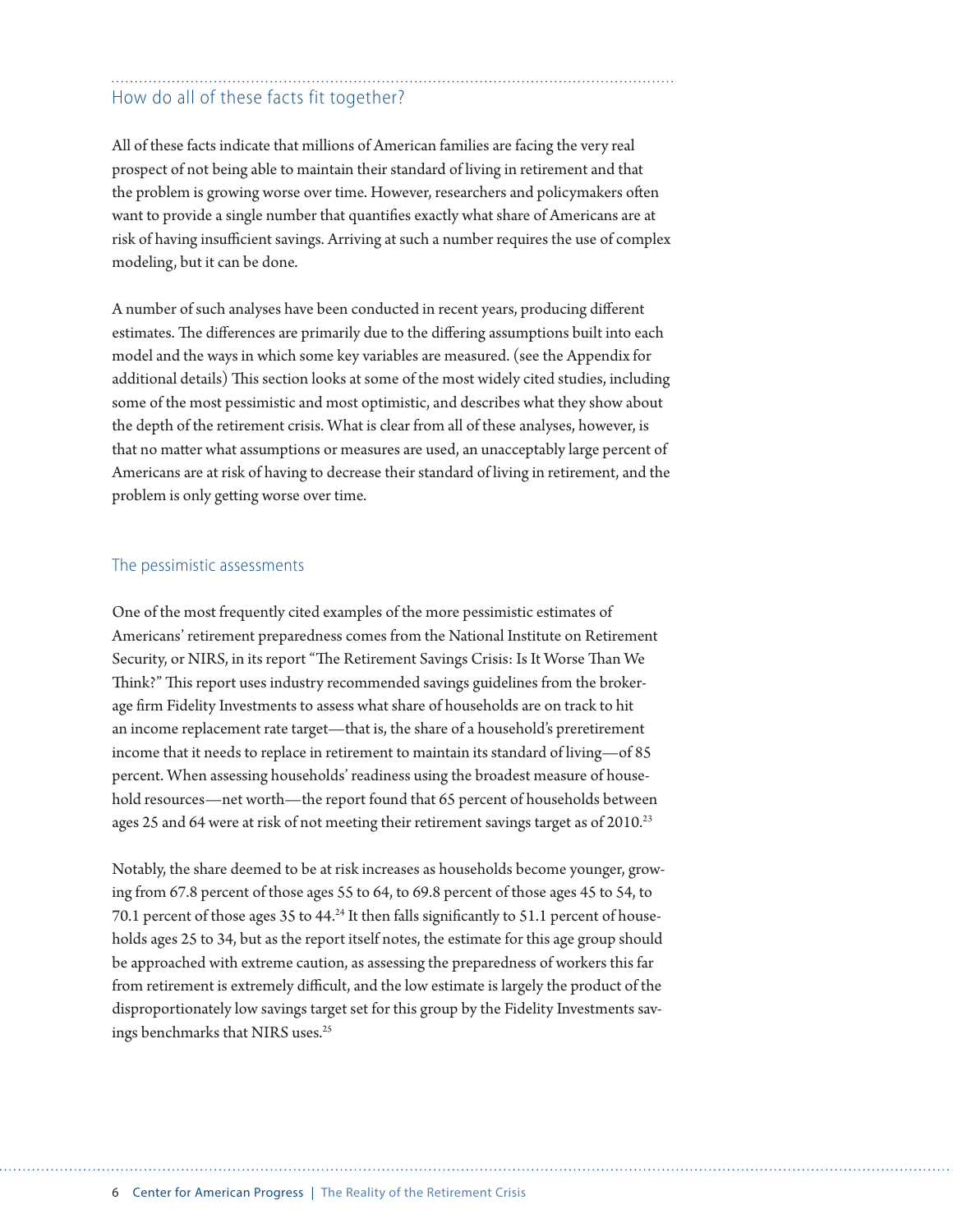

Some factors likely result in this study's findings being potentially somewhat pessimistic.<sup>26</sup> First, the income replacement rate target used—85 percent—is at the high end of standard replacement rate recommendations.<sup>27</sup> Second, the use of a single target rate for all households does not take into account that households with different characteristics may require different replacement rates. Finally, the use of a single schedule of savings targets at each age to measure whether households are on track does not account for the fact that households could potentially use different saving pathways and still end up with the same amount of money in retirement.

It is important to note, however, that a number of these methodological choices, such as using a single target income replacement rate, are not unique to the NIRS analysis and, indeed, are used in numerous other assessments of retirement preparedness as well. Additionally, in follow-up publications, NIRS has shown that even when using more conservative savings targets, the share of households it finds to be at risk remains very high.<sup>28</sup> Furthermore, it has illustrated that while savings pathways that backload savings into a worker's later years may also be capable of achieving similar wealth targets at retirement, they can often be extremely difficult to realistically pursue.<sup>29</sup>

Overall, the estimate that 65 percent of American households are at risk is potentially pessimistic and represents a higher-end estimate of the share of the American population that may fall short in retirement. That being said, the NIRS analysis is useful for illustrating in transparent and easy-to-understand terms how American households stack up against the very standards—those put forward by industry professionals—they will likely be using to assess their own retirement preparedness. Additionally, its findings underscore the fact that retirement preparedness is generally getting worse among younger households.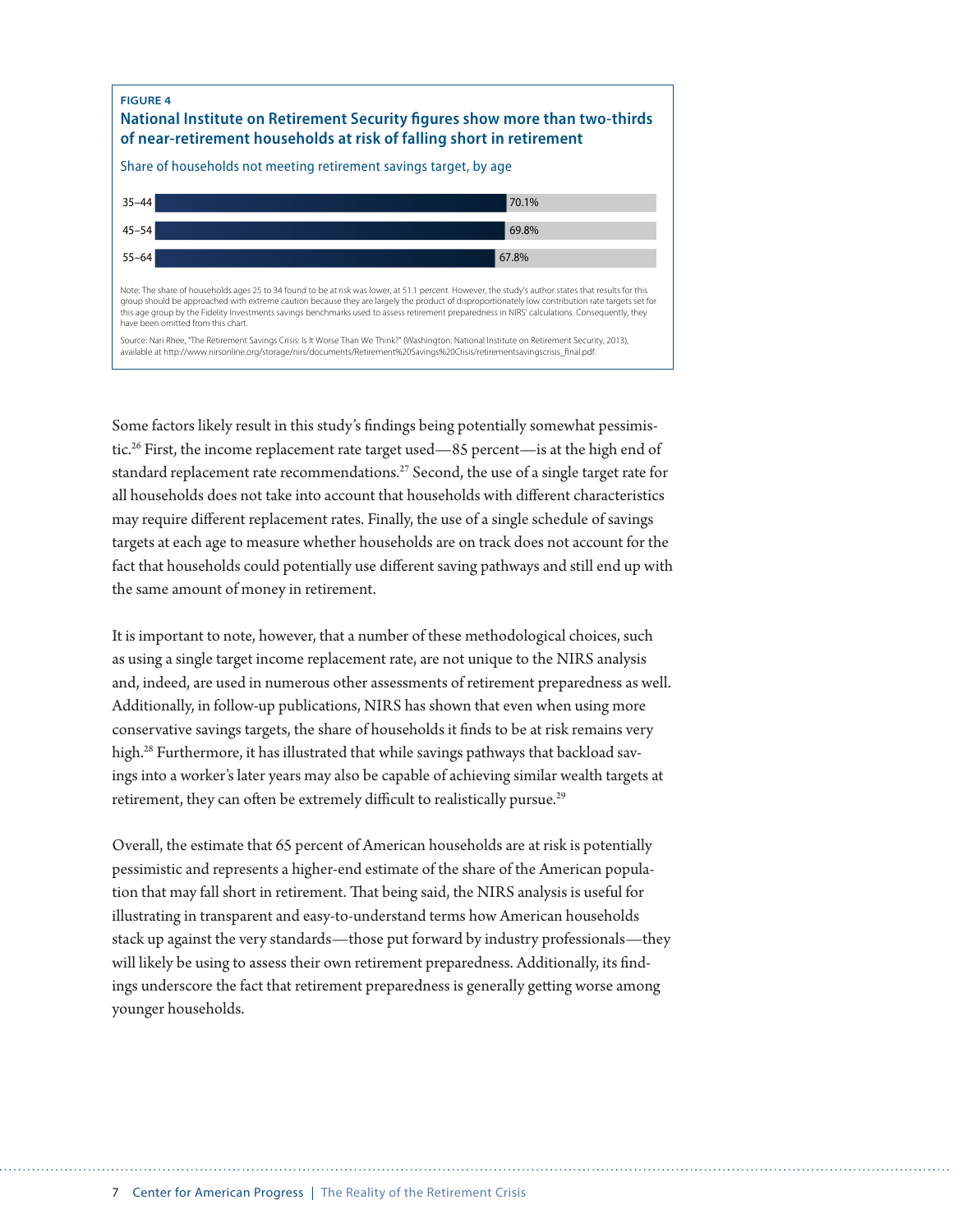#### The optimistic assessments

At the other end of the spectrum is a group of studies that uses more complex modeling and that is more frequently cited by those who take a more optimistic view of the retirement crisis' severity.30 These studies' results generally paint a somewhat less negative picture than do the results of similar studies conducted by organizations such as the Center for Retirement Research, discussed below, due to their adoption of alternative assumptions about household consumption patterns and their preference for alternative measures of preretirement income. Most important, however, is that despite their adoption of these alternative assumptions and measures—the validities of which are still very much in contention—these best-case-scenario analyses still indicate that an unacceptably large share of American households may be forced to lower their standard of living in retirement and that the problem is growing over time.

Among the primary studies often cited by those seeking to paint a more optimistic picture of Americans' retirement preparedness is a 2012 study by Barbara A. Butrica, Karen E. Smith, and Howard M. Iams that uses a microsimulation model—the Modeling Income in the Near Term, or MINT, model, which is maintained by the Social Security Administration—to calculate to what extent individual households will be able to replace their preretirement incomes in retirement.<sup>31</sup> While not calculating what share of each generation is at risk per se, the study provides a distribution of projected replacement rates for five generations of workers. The numbers often cited from this study are the seemingly impressive median replacement rates calculated for each generation, which range from 84 percent to 98 percent when using the preferable wage-adjusted measure of lifetime earnings (see text box on the next page) and from 109 percent to 119 percent when using price-adjusted earnings that are less appropriate for determining whether a worker will be able to maintain his or her standard of living in retirement.<sup>32</sup>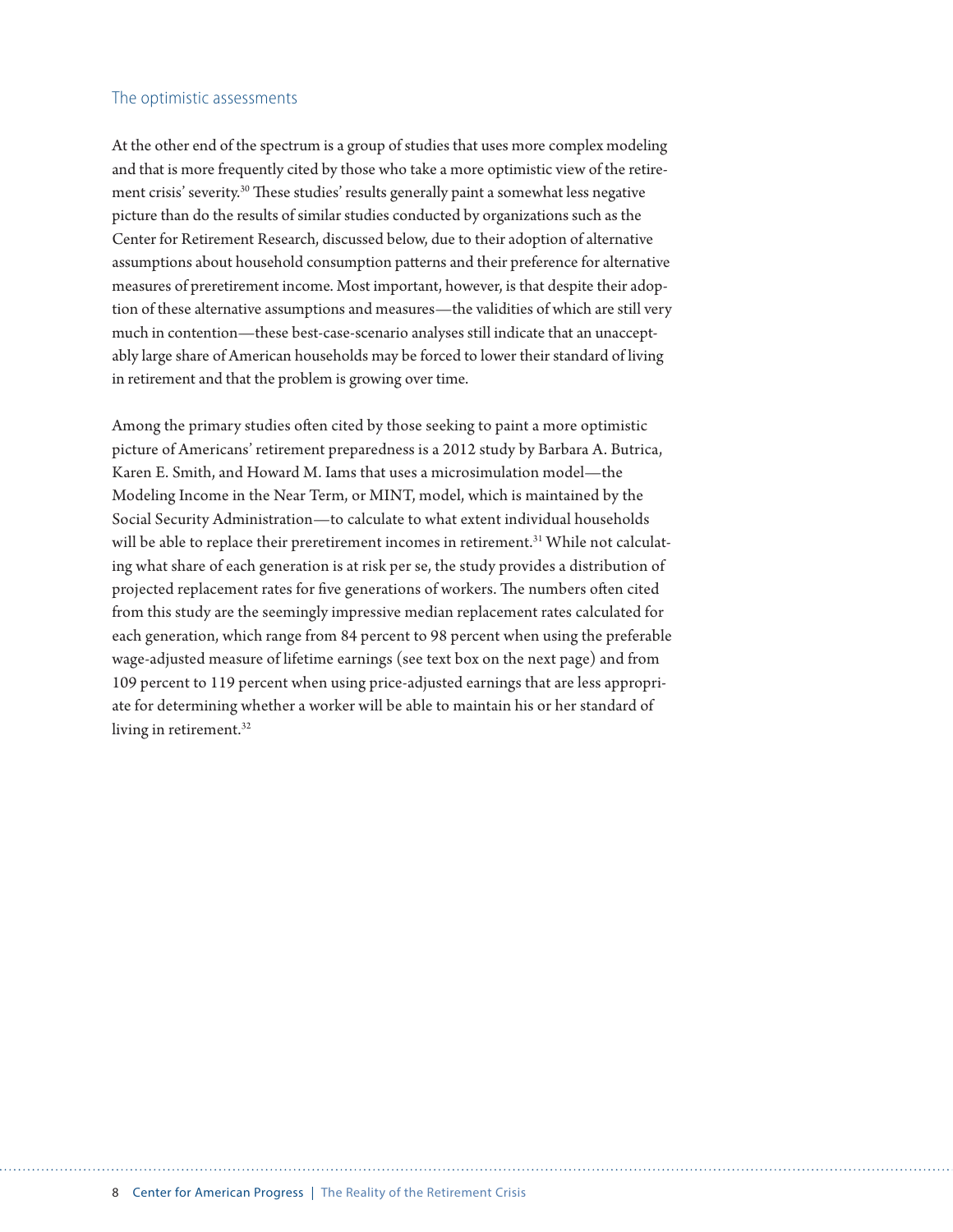# **Why use wage indexing over price indexing?**

When calculating what percentage of an individual's preretirement income will be replaced in retirement, a key part of the calculation is the measure of preretirement income used. Many studies use an average of a worker's lifetime earnings, but the question then becomes whether previous years' incomes should be adjusted using a price index or a wage index.

An easy way to think of the differences between using either option is to imagine if a worker's retirement income target were hypothetically determined using only an average of their first and last years of earnings. For the purposes of this example, let's say a worker's first year of earnings was 1973; her last year was 2013; and that in both years she earned exactly the median income, meaning that she was firmly in the middle class.

Putting this worker's 1973 income into 2013 dollars using a price index would only tell us how much money she would need today to purchase the same bundle of goods she could afford in 1973. While that bundle of goods was associated with a middle-class standard of living that year, the U.S. economy has grown significantly since then, above and beyond price inflation. This is due to increases in productivity, meaning that today's middle-class standard of living is much improved from what was considered middle class just four decades ago. Consequently, if this worker's priceadjusted 1973 income were simply averaged with her 2013 income and used to set her retirement income target, this would effectively be saying that she should significantly slash her current levels of consumption and adopt a lower standard of living that is somewhere between what was considered middle class four decades ago and what is considered middle class today.

Using a wage index to adjust her 1973 earnings, however, would tell us how much money she would need today to afford the same relative level of consumption she enjoyed 40 years ago. In other words, since she was earning a middle-class income by 1973 standards, it would tell us what income she would need today to continue being middle class. If this figure and her 2013 income were used to set her retirement income target, it would result in the use of a target that truly attempted to maintain the standard of living she actually experienced over her lifetime—that of a middle-class American—as opposed to a standard of living based on how much she consumed in absolute terms decades earlier.

Of course, the models actually used to determine replacement rates for current workers do not use only two years' incomes, but the same logic applies when adjusting all of a worker's past earnings. While price indexing certainly has a role in certain academic research, for the reasons outlined above, we believe that using wage indexing provides estimates of retirement needs that are far more reflective of workers' standards of living in the long run.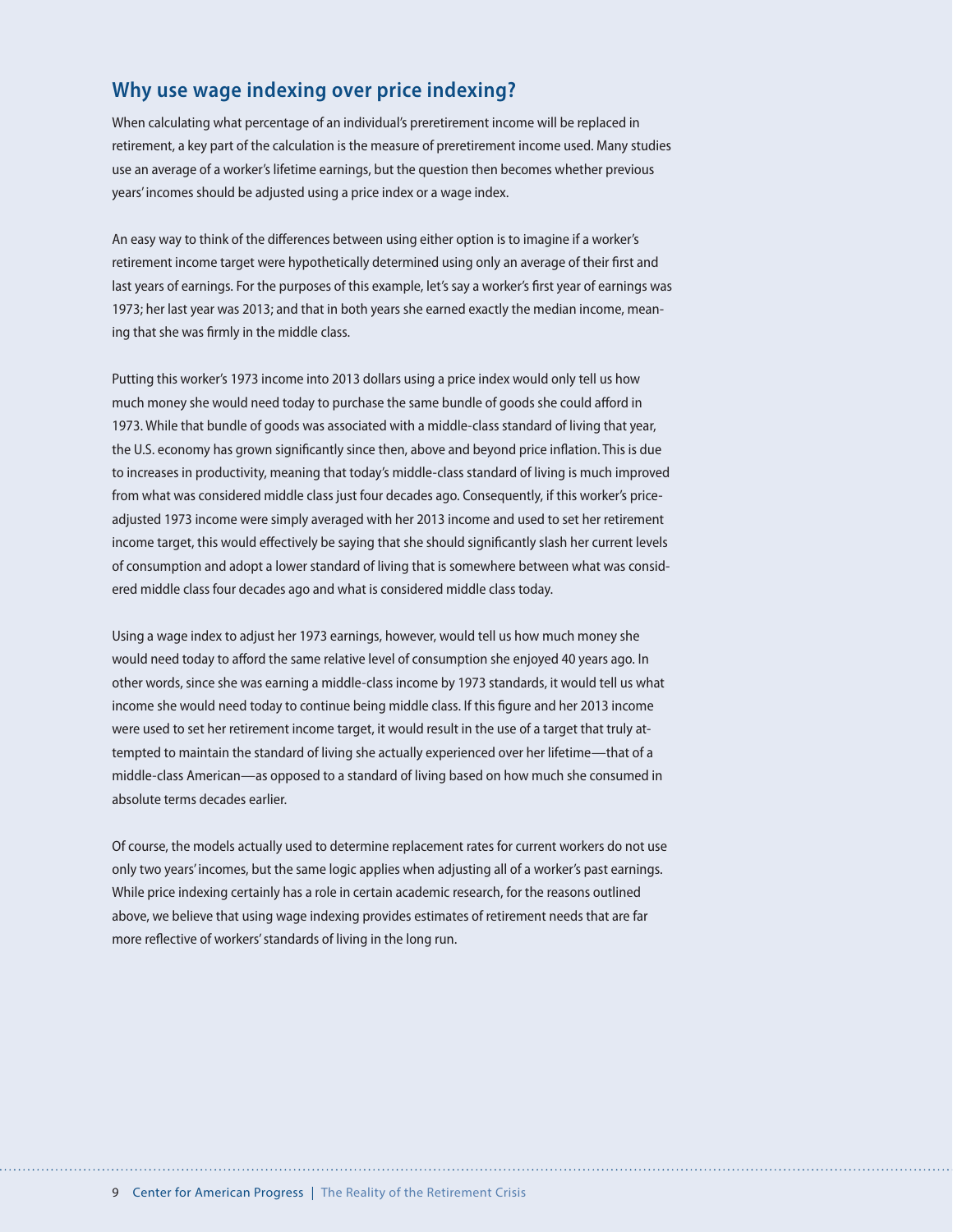More important, however, is what the Butrica, Smith, and Iams study shows about the share of workers likely to fall short in retirement. When using wage-indexed lifetime earnings, the share of workers projected to have income replacement rates below 75 percent—a reasonable approximation of the minimum recommendations of most academics and industry professionals—ranges from 34 percent of the War Baby cohort, or those born between 1936 and 1945, to a full 43 percent of Gen Xers, or those born between 1966 and 1975.<sup>33</sup> The share of workers projected to have replacement rates below 50 percent ranges from 13 percent of older workers all the way up to 18 percent of the youngest workers.<sup>34</sup>

In other words, the study shows that depending on the generation examined, between three and four out of every 10 workers will potentially have to lower their standard of living in retirement, and nearly one out of every five of the youngest workers may have to cut their consumption severely.<sup>35</sup>

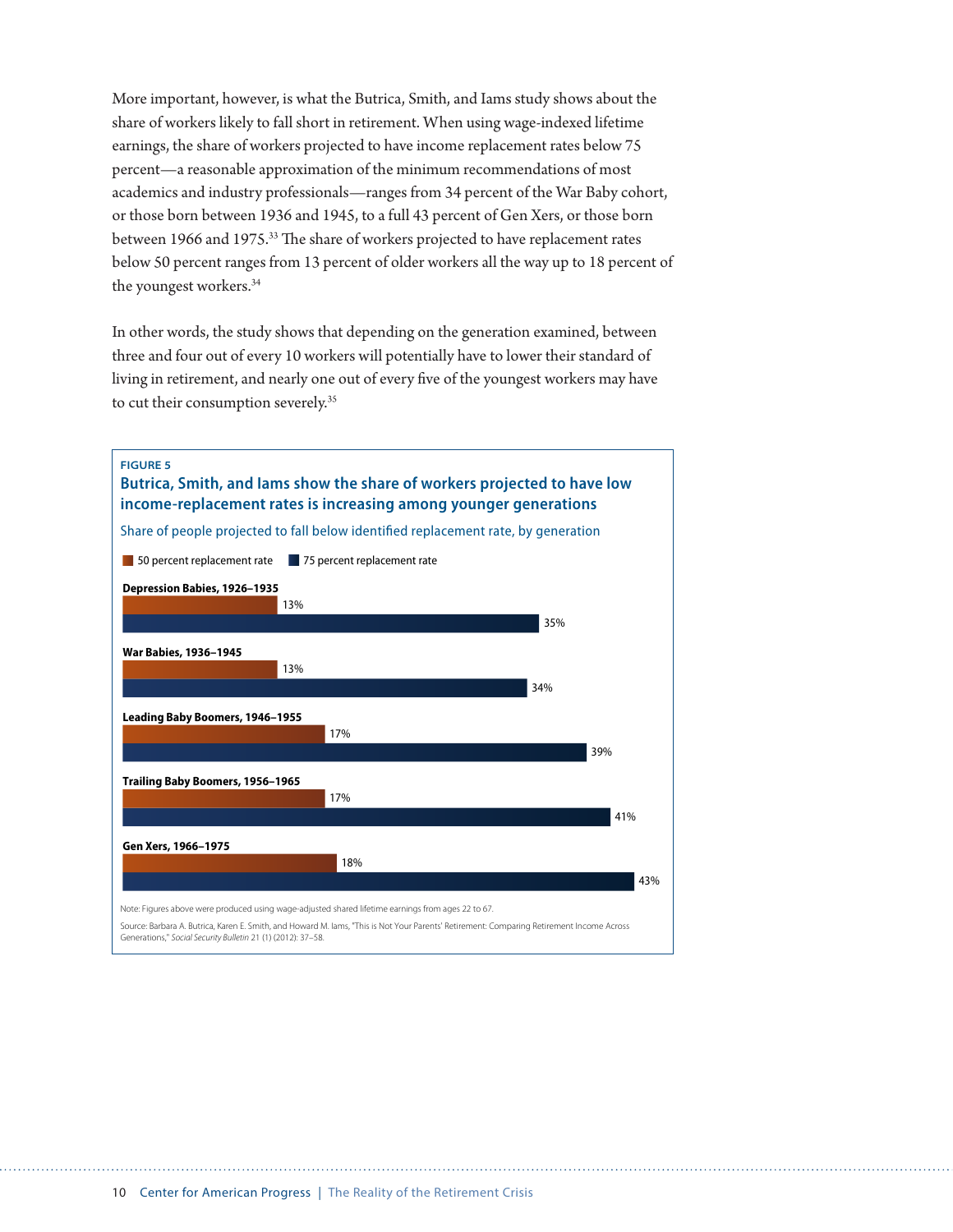A second study often cited by more optimistic assessments of the retirement crisis is one by William G. Gale, John Karl Scholz, and Ananth Seshadri.<sup>36</sup> This study differs from more pessimistic analyses in its use of alternative assumptions about how children leaving the home affects household consumption and to what extent retirees will continue to reduce their consumption in their later years beyond the amount by which they reduce it when they first enter retirement. (see text box on the next page) It also uses data on current retirees instead of data on current workers to gauge the share of Americans falling short in retirement.

While the original paper published by Scholz, Seshadri, and Surachai Khitatrakun in 2006 used 1992 data to estimate the share of the so-called Health and Retirement Study, or HRS, cohort—those born between 1931 and 1941—falling below their optimal wealth targets, a 2009 working paper update written with Gale provides preliminary estimates for three additional cohorts using 2004 data.<sup>37</sup> The most notable figure from this update is that 25.9 percent of the total sample was found to have insufficient assets, with the median shortfall faced standing at \$32,260 in 2004 dollars.<sup>38</sup>

While this estimate does at first appear to be significantly lower than those produced by other sources, it still speaks to the existence of a significant retirement savings shortfall that will affect millions of American families.<sup>39</sup> If the study by Gale, Scholz, and Seshadri represents a best-case scenario, than that best-case scenario is that more than one out of every four retired people examined had insufficient retirement income to maintain their standard of living. Significantly, this estimate was produced using data from before the onset of the Great Recession, which wreaked havoc on Americans' savings and net worth. Furthermore, although this study does not look at current workers, the results show that the share of Americans at risk is growing with each successive generation of past retirees. Again, this indicates that the problem is becoming worse over time. Saying that this does not constitute a retirement crisis would be similar to saying the country would not be facing a housing crisis if one out of every four American families were found to be in danger of losing their home and that share was only projected to grow over time.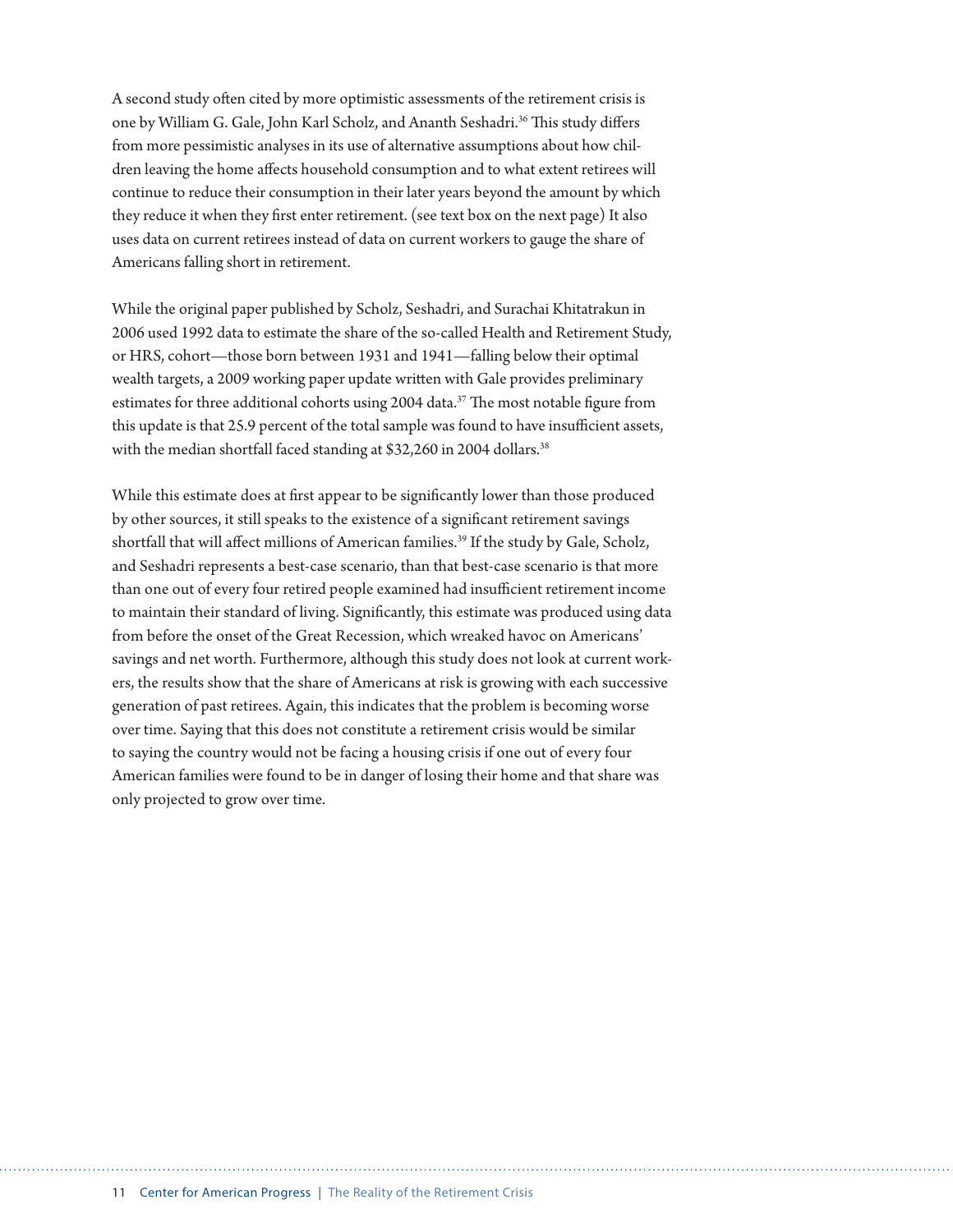# **Assumptions concerning household consumption, children, and aging**

At the heart of the differences between the models used by researchers such as Gale, Scholz, and Seshadri and those used by organizations such as the CRR are differing assumptions concerning how household consumption changes over time.

First, whether or not households are assumed to decrease their consumption after children move out of the home can significantly affect estimates of the share of households at risk. This is because if households do decrease their consumption, they can save more and will have a lower level of average consumption to replace in retirement, both of which will result in their appearing better prepared for retirement. If parents simply shift the expenditures they were making on their children to other forms of consumption—for example, while raising children they made financial sacrifices that only temporarily reduced their standard of living—they will continue saving at their previous rates and will need additional assets in retirement to maintain their current level of consumption. Studies such the one by Gale, Scholz, and Seshadri adopt the former assumption, while analyses by organizations such as the CRR adopt the latter.<sup>40</sup>

Second, while almost all analyses assume that households will initially lower their level of consumption when they first enter retirement (see Appendix), whether or not households accept gradual decreases in their level of consumption as they move through retirement beyond this initial drop-off also significantly impacts the share of households appearing at risk. This is simply because if retirees are consuming less in total, they will need to have accumulated fewer assets to fund this consumption. Studies such as the one by Gale, Scholz, and Seshadri do assume that retirees will reduce their consumption willingly over time beyond the initial decrease they experience when they first retire, while models such as the one used by the CRR generally assume retirees will maintain a constant level of consumption throughout retirement following the initial decrease.

However, as Alicia H. Munnell, Matthew S. Rutledge, and Anthony Webb of the CRR make clear in a recent paper, what is extremely important about all of these assumptions is that they remain unsettled in the academic literature.<sup>41</sup> For example, while some studies do show consumption gradually declining during retirement, it is unclear to what extent this is a product of declining consumption needs versus declining retirement incomes. There is also no preponderance of evidence that shows that households cut expenditures after children leave the home; while some studies show that households can and do cut consumption, others find the opposite. Moreover, there is significant debate over how much money future retirees will have to spend on health care and long-term care, and higher anticipated expenditures in these categories could significantly affect projected spending needs. (see Appendix)

Which of these assumptions researchers feel are more plausible will determine in part whether they gravitate toward more optimistic studies, more pessimistic studies, or those that fall in the middle. That said, as this issue brief illustrates, no matter which of these assessments is preferred, an unacceptably high share of the American public appears at risk of having to lower their standard of living in retirement, and the scope of the problem only appears to be getting larger over time.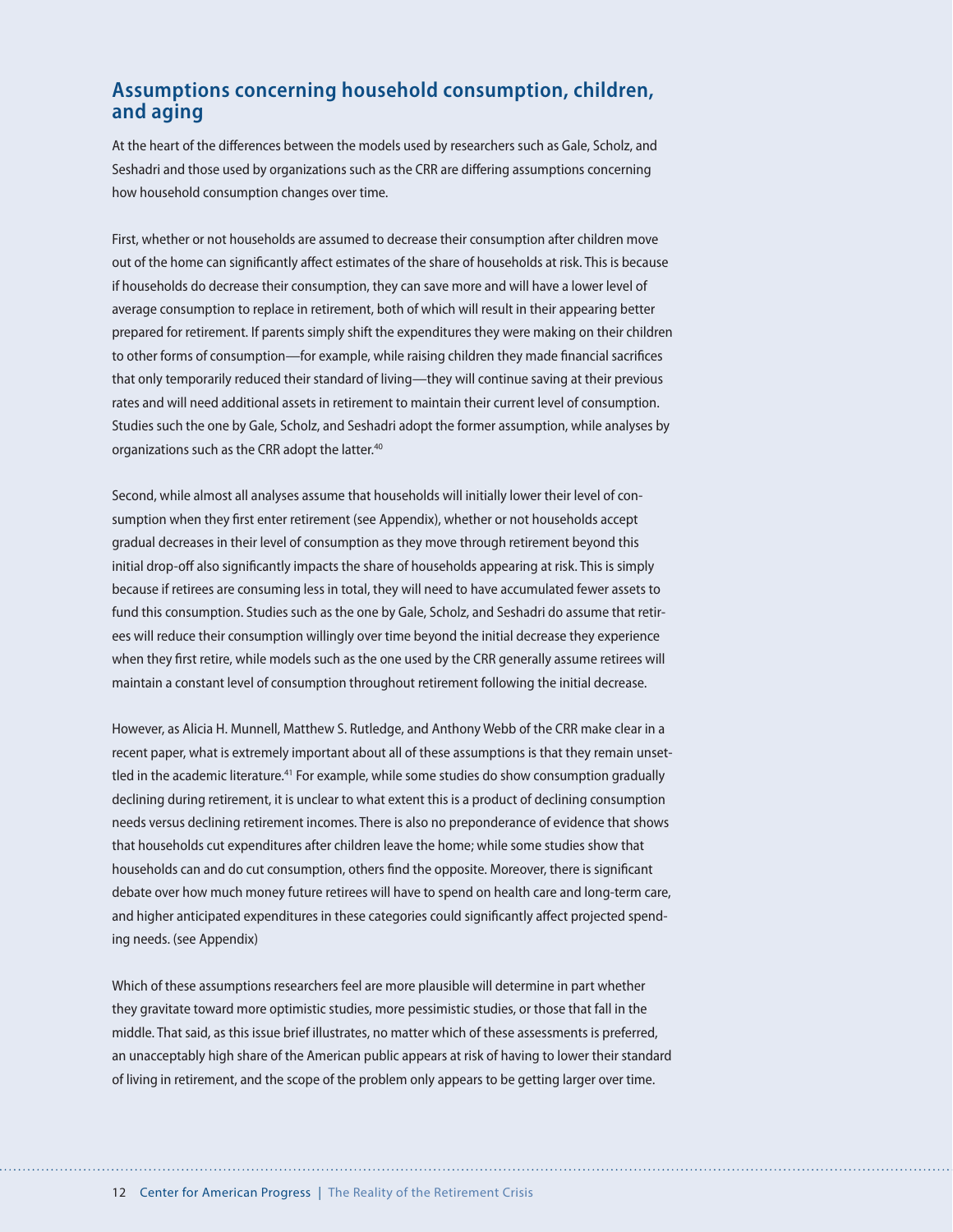

But of greatest concern is that the youngest generation looked at by Gale, Scholz, and Seshadri are War Babies—defined in the study as those born between 1942 and 1947 who, according to multiple other analyses, are likely the generation best prepared for retirement.<sup>42</sup> If 28.1 percent of this generation, who were able to build up their savings during one of the best stock markets in U.S. history and who enjoyed significantly greater access to defined-benefit pensions, are estimated to have insufficient resources, it bodes very poorly for younger generations who other studies frequently find to be significantly less prepared for retirement.<sup>43</sup> In other words, it appears quite possible that even given the more optimistic assumptions used by the study, the share of people currently in the labor force at risk of not being able to maintain their standard of living in retirement may be well above 25.9 percent, and the savings shortfalls they face may well be significantly larger.

#### A middle ground: The National Retirement Risk Index

Falling in between these more optimistic and pessimistic studies is the National Retirement Risk Index, or NRRI, produced by the CRR. The NRRI measures the share of households younger than 65 years of age who are unlikely to be able to maintain their standard of living in retirement based on expected income from Social Security; DB pensions; and individual savings, including money in  $401(k)$  plans, individual retirement accounts, and home equity. It takes into account individual households' unique needs by adjusting target income replacement rates based on past income, and it calculates achieved replacement rates relative to a preferable wage-indexed average of lifetime earnings rather than a price-indexed average.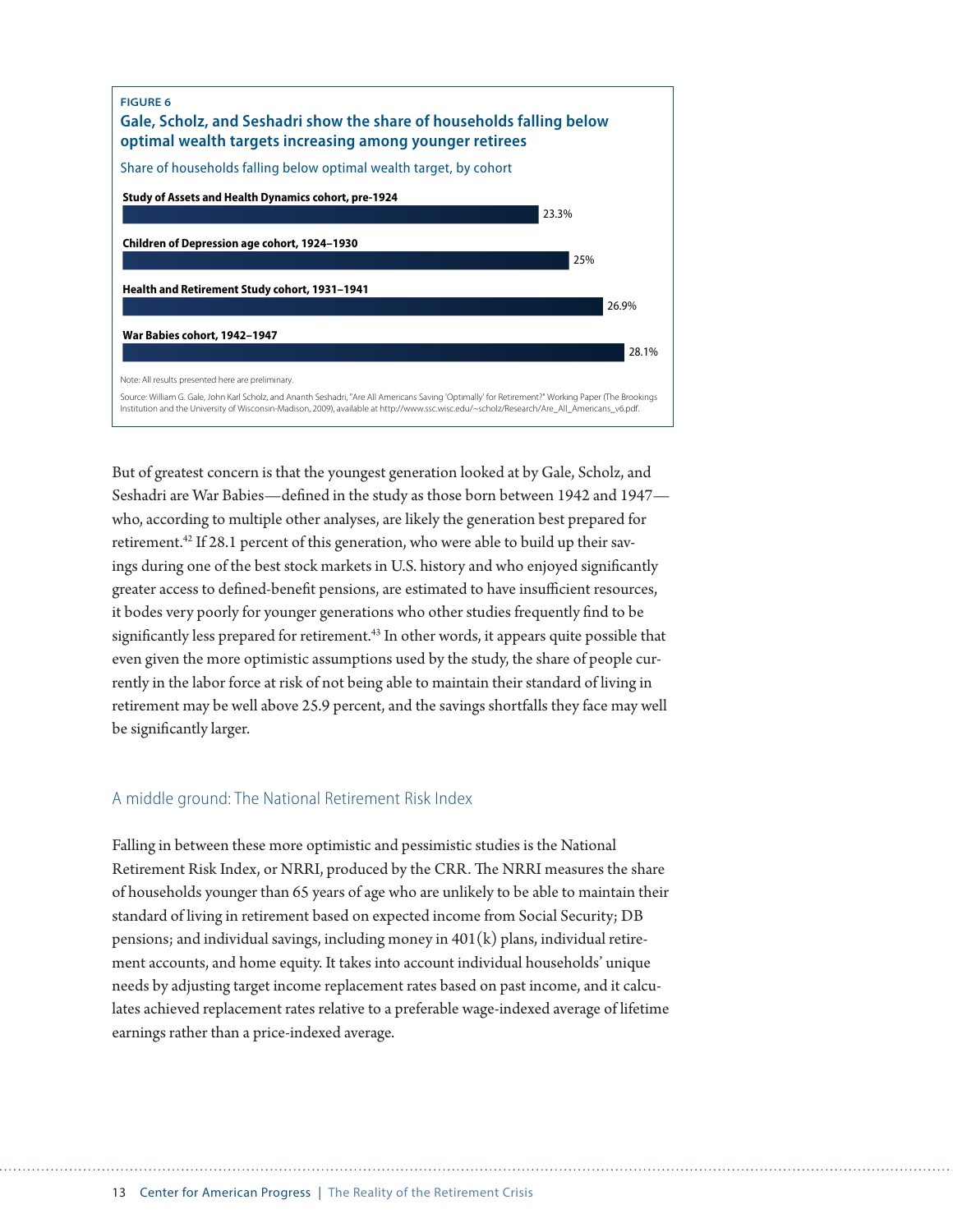The NRRI shows the share of households at risk as of 2013—the last year for which an estimate is available—at 52 percent, which is up significantly from the 31 percent of households that were estimated to be at risk in 1983.<sup>44</sup> Just as important is that—as is the case in the other studies examined—younger workers are again projected to be significantly less well prepared for retirement. The share of households ages 30 to 39 deemed to be at risk is 59 percent, compared with 52 percent of those households ages 40 to 49 and 45 percent of households ages 50 to 59.45





Share of households at risk of not having enough money to maintain their standard of living in retirement, by year

Importantly, a number of assumptions built into the NRRI prevent it from being overly pessimistic and may actually lead it to underestimate the share of households at risk. First, it is assumed that all households will liquidate all of their assets in retirement, including their homes via reverse mortgages, and that all households will use their savings to purchase annuities that will provide them with steady checks through the end of their lives. The vast majority of households, however, do neither of these things.<sup>46</sup> The NRRI also only labels households as "at risk" if they are projected to fall at least 10 percent below their income replacement rate target, and it assumes all households will work until age 65, despite the fact that many workers retire earlier and consequently receive reduced annual Social Security benefits.47 All of these assumptions tend to make the NRRI's findings more optimistic.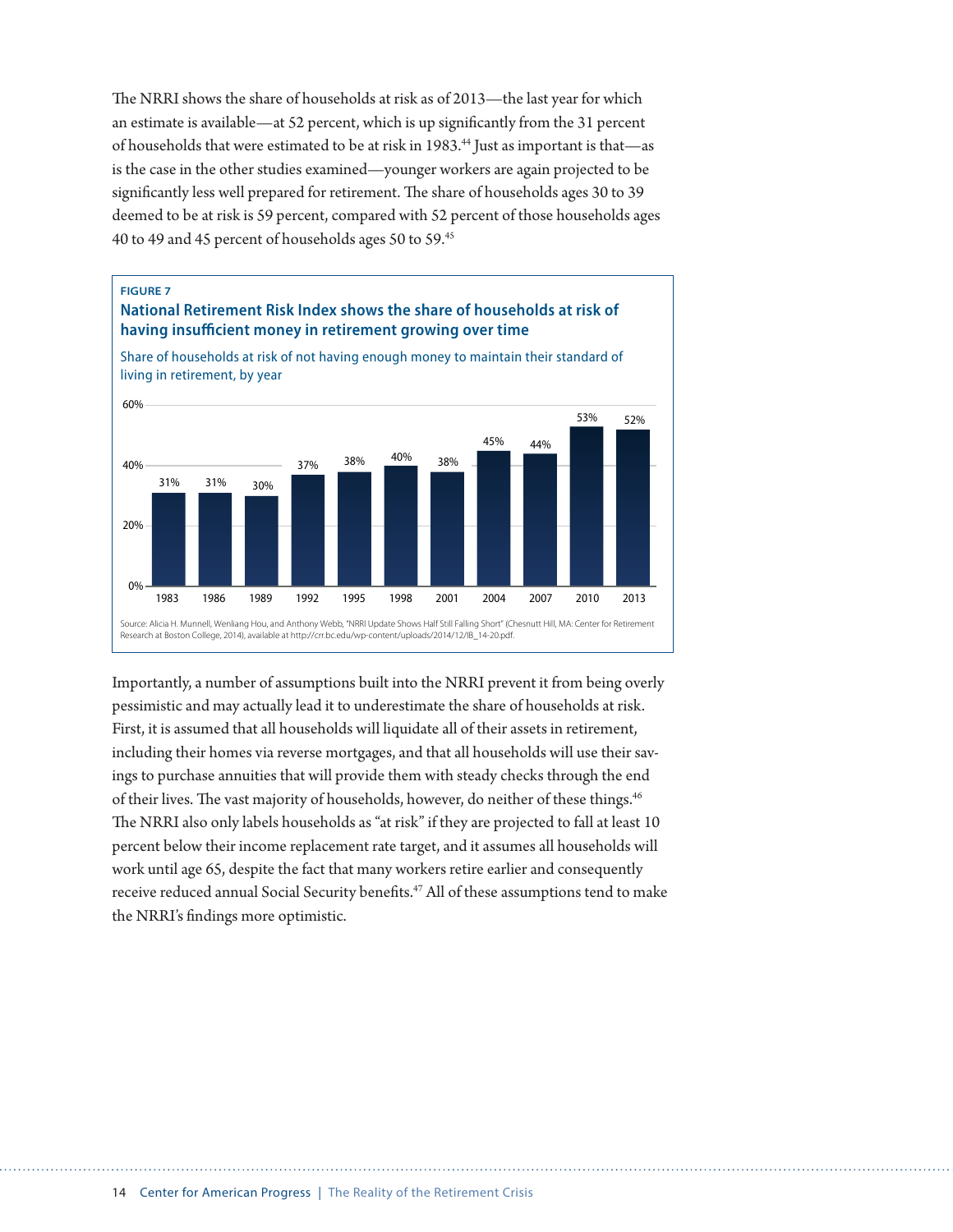Finally, the NRRI also does not account for long-term care costs or explicitly account for health care costs as costs that are separate from and on top of retired households' other core expenditures. It assumes that if households need to pay for health care in retirement, they can simply decrease their consumption of other goods and services by an amount equivalent to their health care expenditures, and it assumes households do not purchase long-term care insurance. The CRR found that when it did explicitly account for these costs, the share of households it deemed to be at risk increased substantially. Indeed, the NRRI estimate for 2006—the last year for which this comparison was done—rose from 44 percent at risk all the way to 64 percent at risk.<sup>48</sup>

# Conclusion

No matter how one approaches assessing the retirement preparedness of the American public, the facts of the matter remain the same: A large percentage of Americans are not building up sufficient assets needed to maintain their standard of living in retirement, and the problem is only getting worse for younger generations. While studies that utilize different methodologies may arrive at different estimates of the exact percentage of Americans at risk of struggling financially in retirement, even the most optimistic, which use prerecession data, still find that approximately onequarter of retired Americans are falling short and that preparedness is growing worse over time. The most middle-of-the-road estimates available place the share of current American workers at risk at more than 50 percent.

As America's population ages, the economic well-being of retirees and their families will be increasingly important to the overall health of the national economy. To secure economic independence and dignity in retirement for all American families, it is imperative to address all of the elements of the middle-class squeeze that is making it more difficult for working families to find the money to save for retirement. It is also necessary to address the failings of the nation's current retirement system.49 To shore up the retirement system, the Center for American Progress has proposed a number of reforms in its report "The Middle-Class Squeeze." These reforms include:

- Encouraging the adoption of hybrid retirement plans—such as CAP's Safe, Accessible, Flexible, and Efficient, or SAFE, Retirement Plan—at both the state and national levels<sup>50</sup>
- Increasing access to existing alternative savings options such as the low-cost Thrift Savings Plan<sup>51</sup>
- Requiring 401(k) and individual retirement accounts to be more transparent about fees and investment practices<sup>52</sup>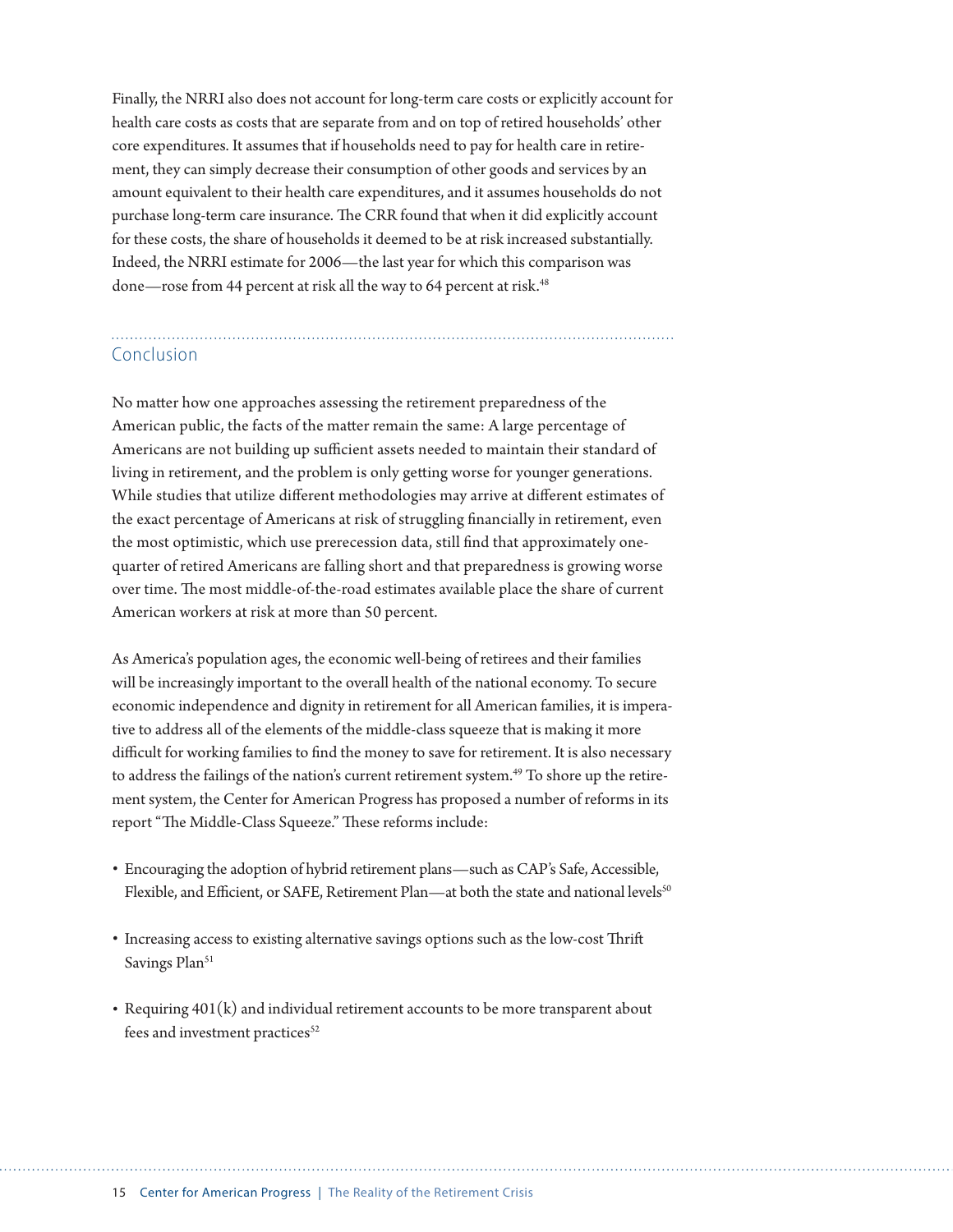• Making tax incentives for saving simpler and fairer by replacing existing tax deductions with a Universal Savings Credit and introducing a progressive match for lowincome savers' contributions<sup>53</sup>

Only by making such significant changes to America's existing retirement system can we ensure that all retirees are able to avoid economic dependency and truly enjoy the retirement they have been looking forward to and deserve.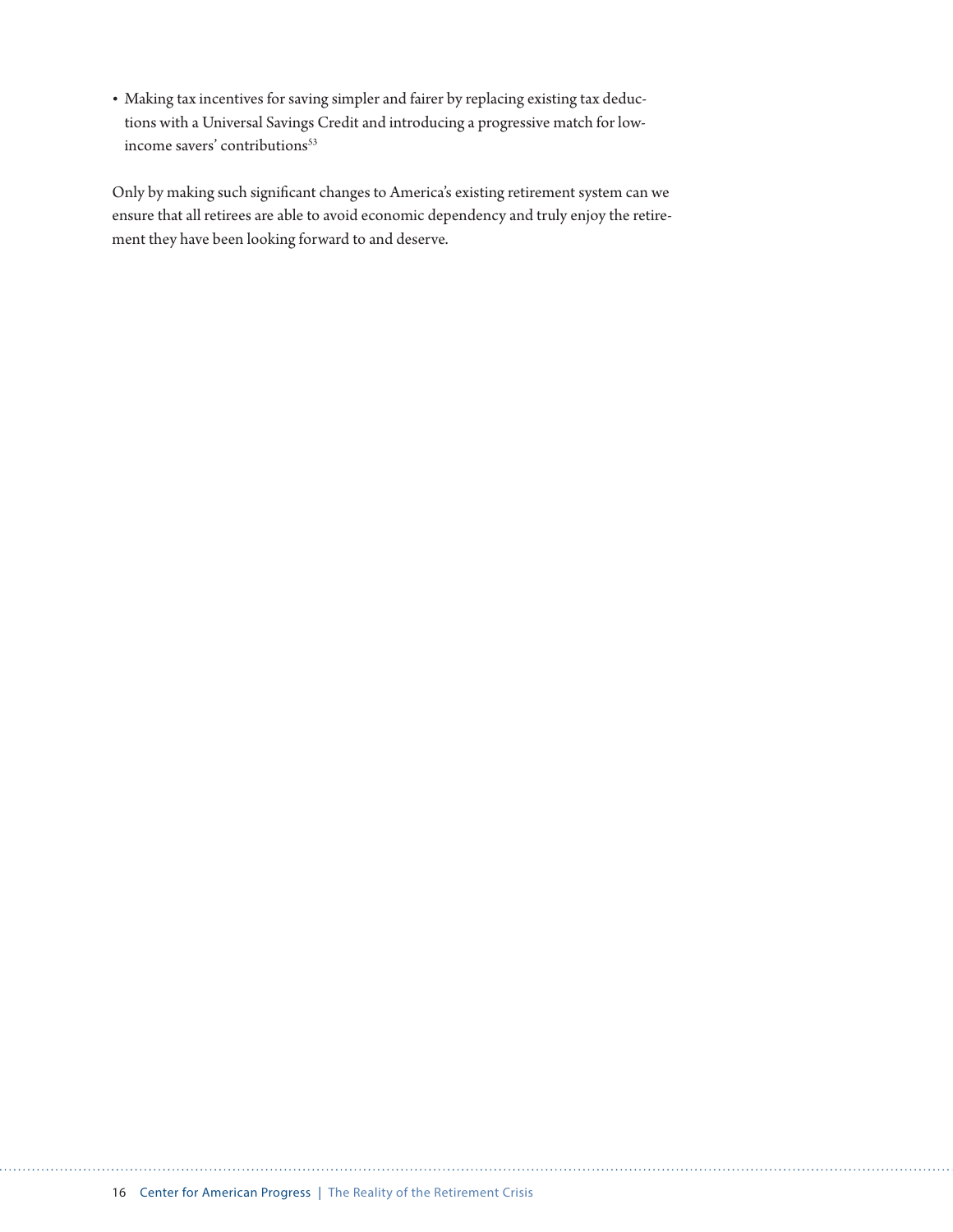# Appendix

Any attempt to project the share of American households that will be at risk of not having sufficient resources in retirement requires making a number of methodological choices and adopting numerous assumptions. While which data sources are utilized will have an impact on studies' findings, it is often differences related to these methodologies and assumptions that are responsible for the most significant disparities between alternative analyses' findings. This appendix provides a brief overview of the most important differences that have not already been described above and illustrates exactly how the choices made can determine the extent to which a study's estimates are optimistic or pessimistic.

#### Replacement rate targets

A household's income replacement rate target is the percentage of preretirement income it requires in retirement in order to maintain its preretirement standard of living. Whether a household is on track to hit this target is a frequently used measure for determining whether that household is at risk or not. Studies that assume households will need to replace a higher share of their income in retirement will—holding all else equal—generally find that a higher share of households are at risk, while studies assuming lower required income replacement rates will generally find a lower share of households to be at risk.

Almost all studies that utilize target replacement rates adopt targets that are below 100 percent, meaning that households are assumed to need less money in retirement to maintain their current level of consumption than they needed while working. As described in a 2012 paper published by the Social Security Administration, the three primary reasons for this assumption are: "Income taxes are lower in retirement because income is typically lower, and because some sources of retirement income, such as Social Security benefits, are taxed at lower rates than earnings;" "[r]etirees no longer need to save for retirement or, usually, for their children's education;" and "[w]orkrelated expenses are substantially reduced or eliminated altogether."54

The income range needed in retirement that most academic and industry recommendations fall into is between 60 percent and 90 percent of preretirement income.

Importantly, however, these recommended rates vary in a number of key ways. Academic studies that utilize more complex models are now more frequently attempting to account for the fact that required replacement rates may be different for households with different characteristics. Characteristics that are sometimes taken into account include household preretirement income levels, individuals' marital status, and how many earners live in a household.<sup>55</sup> Industry recommendations are far less likely to take these kinds of differences into account when setting target replacement rates, as their goal is generally to provide more simplistic rules of thumb for all households to utilize while saving.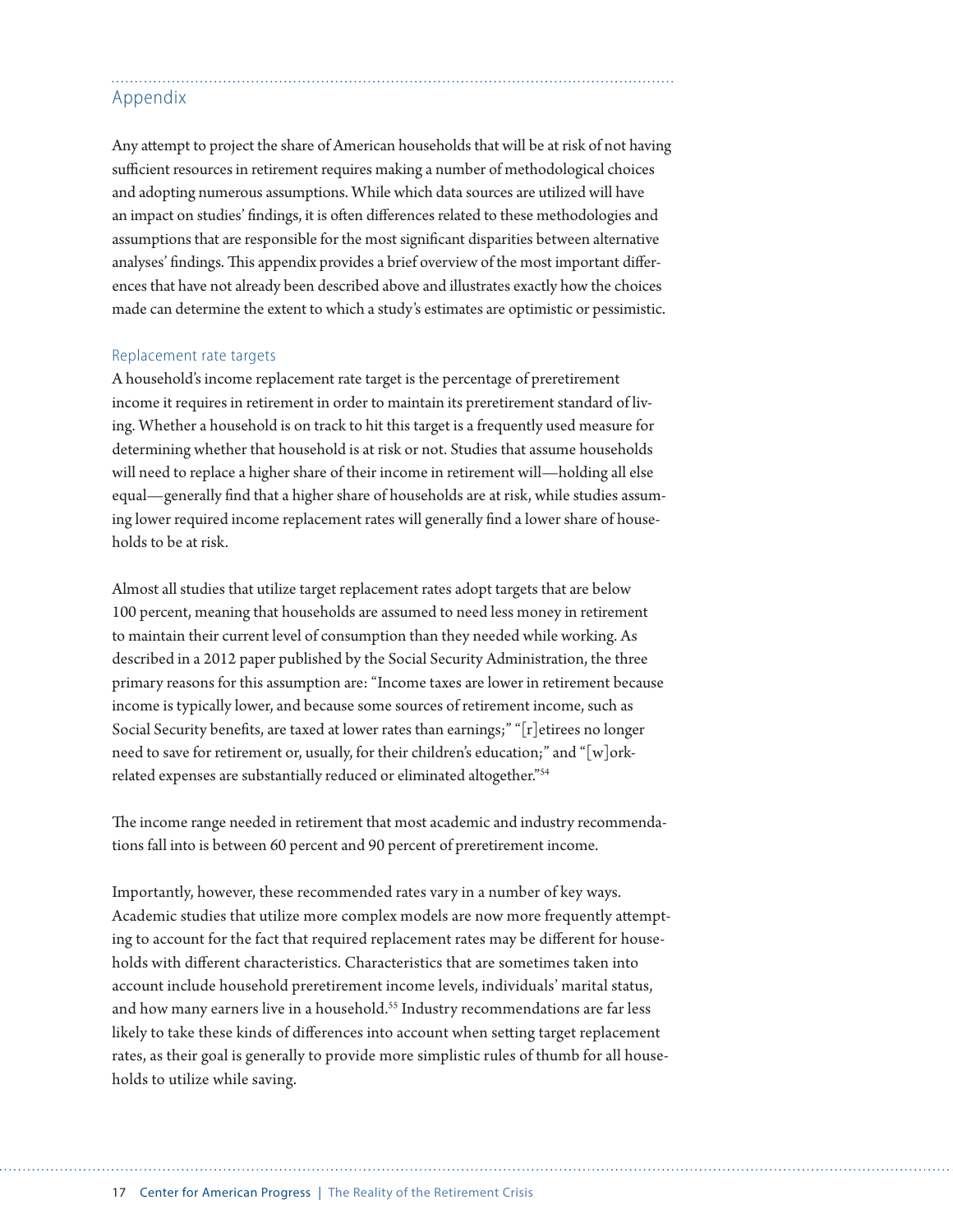The studies described above that explicitly use target replacement rates to gauge household preparedness are the estimates produced by the Center for Retirement Research and the National Institute on Retirement Security. NIRS utilizes industry recommendations that incorporate a single 85 percent replacement rate target for all households.<sup>56</sup> The CRR utilizes replacement rate targets that vary depending on individual household characteristics but that average to 73 percent for working-age households.57 The study by Gale, Scholz, and Seshadri, on the other hand, does not use income replacement rate targets to gauge retirement preparedness but instead uses specific wealth targets calculated for individual households using a life cycle model and data on their earnings histories.<sup>58</sup>

#### Calculating preretirement income

Essential for calculating replacement rates is the measure of preretirement income selected. Studies of retirement preparedness vary in how far back they look when calculating preretirement income and in which types of income they include in their totals. Analyses that utilize higher measures of preretirement income generally find a larger share of households to be at risk, since replacing an identical percentage of a higher income total will require the accumulation of more assets.

First, studies differ in terms of whether they consider preretirement income to refer to income earned only in the year or years directly preceding retirement or to an average of workers' incomes over a longer period of time. The justification for using the former is that it is perhaps a more accurate estimate of the level of consumption being enjoyed by a household at the exact moment it exits the labor force. The justification for using the latter is that earnings in a single year or a small number of years directly preceding retirement can be relatively volatile—especially since many households may not retire all at once and may instead opt to gradually lower their working hours in the years prior to their retirement—and consequently may not reflect the standard of living a household has actually become accustomed to during its working years as accurately as a longer-term average can. Which method produces a higher estimate of preretirement income will depend on a number of factors, including whether years of zero earnings are included and exactly how many years are used to calculate an average earnings measure.

The second issue on which studies differ when estimating preretirement income is whether or not income totals should include sources of income beyond earnings—that is, wages, salary, and self-employment income—such as capital income and imputed rental income.59 While some studies choose to only count earned income, others choose to count additional sources of income as well, which serves to increase income totals and may consequently increase the share of households deemed to be at risk, since households would then have to save more money to hit the same income replacement rate. Those who prefer more limited measures of income may do so because they believe forms of income such as capital income are not as frequently used to fund preretirement consumption as is earned income. Those who advocate for the inclusion of income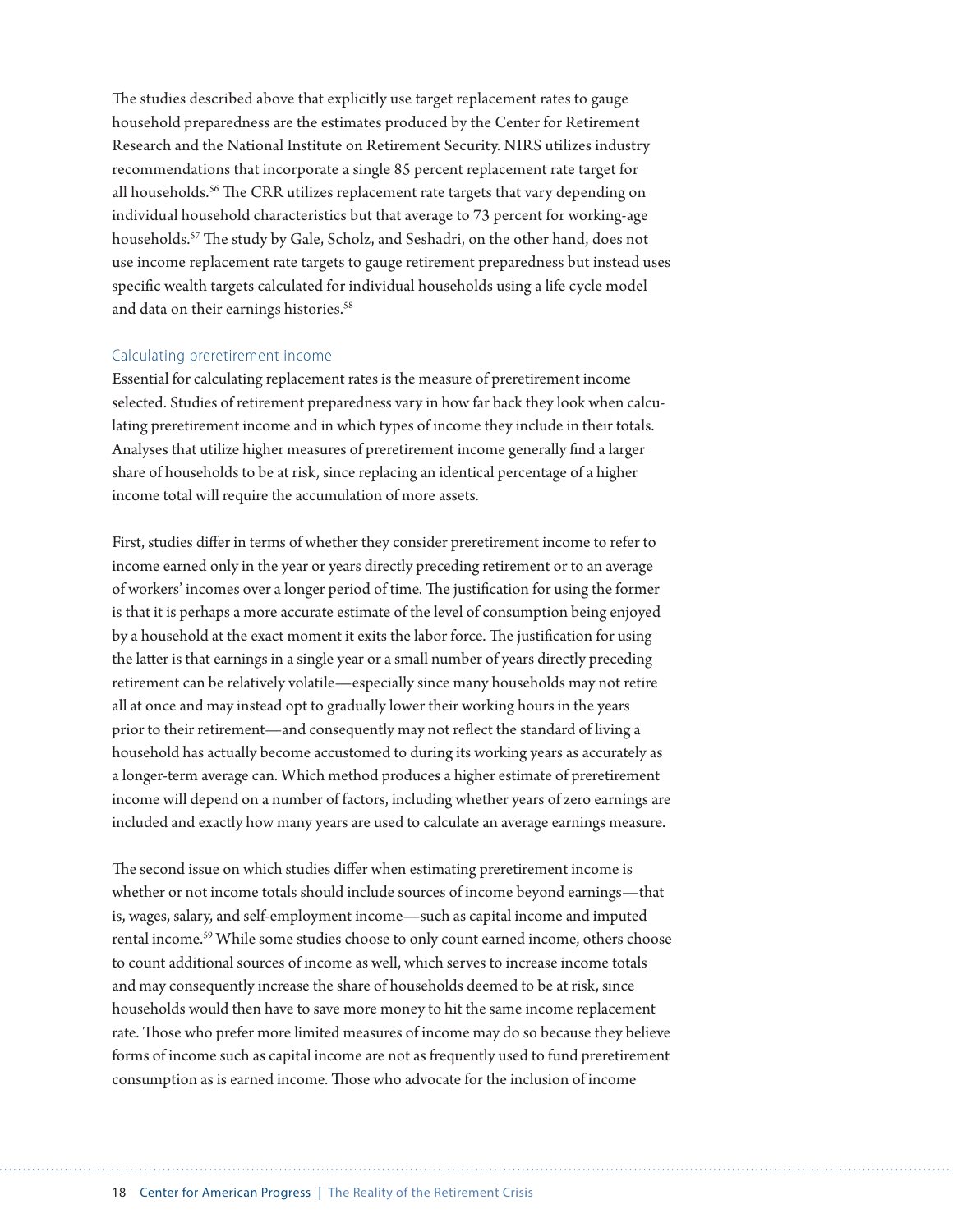sources beyond earnings generally maintain that households do take these income streams into account and utilize them when making consumption decisions, and consequently, this income cannot be ignored when attempting to measure overall preretirement consumption.

Looking at the studies described above, both the analysis by Butrica, Smith, and Iams and the CRR's National Retirement Risk Index calculations utilize longer-term income averages. Butrica, Smith, and Iams use an average of a person's 35 highest-earning years—excluding co-resident income and imputed rental income—as their measure of preretirement income, while the CRR defines preretirement income as the average of household lifetime earnings including capital income and imputed rental income.<sup>60</sup> The NIRS study uses replacement rate targets that consider preretirement income to be only the income earned by a household directly preceding retirement, and the Survey of Consumer Finances income measure it utilizes includes both earned income and income from all other sources, including capital income.61 Finally, Gale, Scholz, and Seshadri do not use replacement rates in the same manner the other studies do, instead using records of lifetime earnings to help calculate optimal wealth targets for individual households.<sup>62</sup> The lifetime earnings measures they use are drawn from Social Security earnings records that record only wage, salary, and self-employment income.

#### How households draw down wealth in retirement

Also of great importance is how households will spend their assets in retirement. Whether it is assumed that households will liquidate the entirety of their assets to support consumption in retirement, as well as whether households are assumed to purchase products such as annuities to manage the long-term drawdown of their savings, will have a significant impact on the share of households deemed to be at risk. Generally speaking, those analyses that assume households will liquidate a larger share of their net worth and that assume that households will purchase products that protect them against longevity risk—that is, the risk of outliving one's savings—find a lower percentage of households to be in danger of not having enough money in retirement.

The first assumption that must be made is whether households liquidate the entirety of their wealth—and their housing wealth in particular—so as to pay for consumption in retirement. If households are assumed to draw on that equity in retirement via tools such as a reverse mortgage, it will make them appear to have far more assets available than otherwise. If households are assumed not to liquidate the entirety of their assets as seems far more likely given the fact that very few households actually make use of reverse mortgages—the assets available to them will be substantially lower, and consequently, the share of households considered at risk will rise.<sup>63</sup>

The second important assumption that must be made is whether households choose to purchase annuities or to self-manage their savings in retirement. If households are assumed to purchase annuities that convert their assets into a lifetime stream of income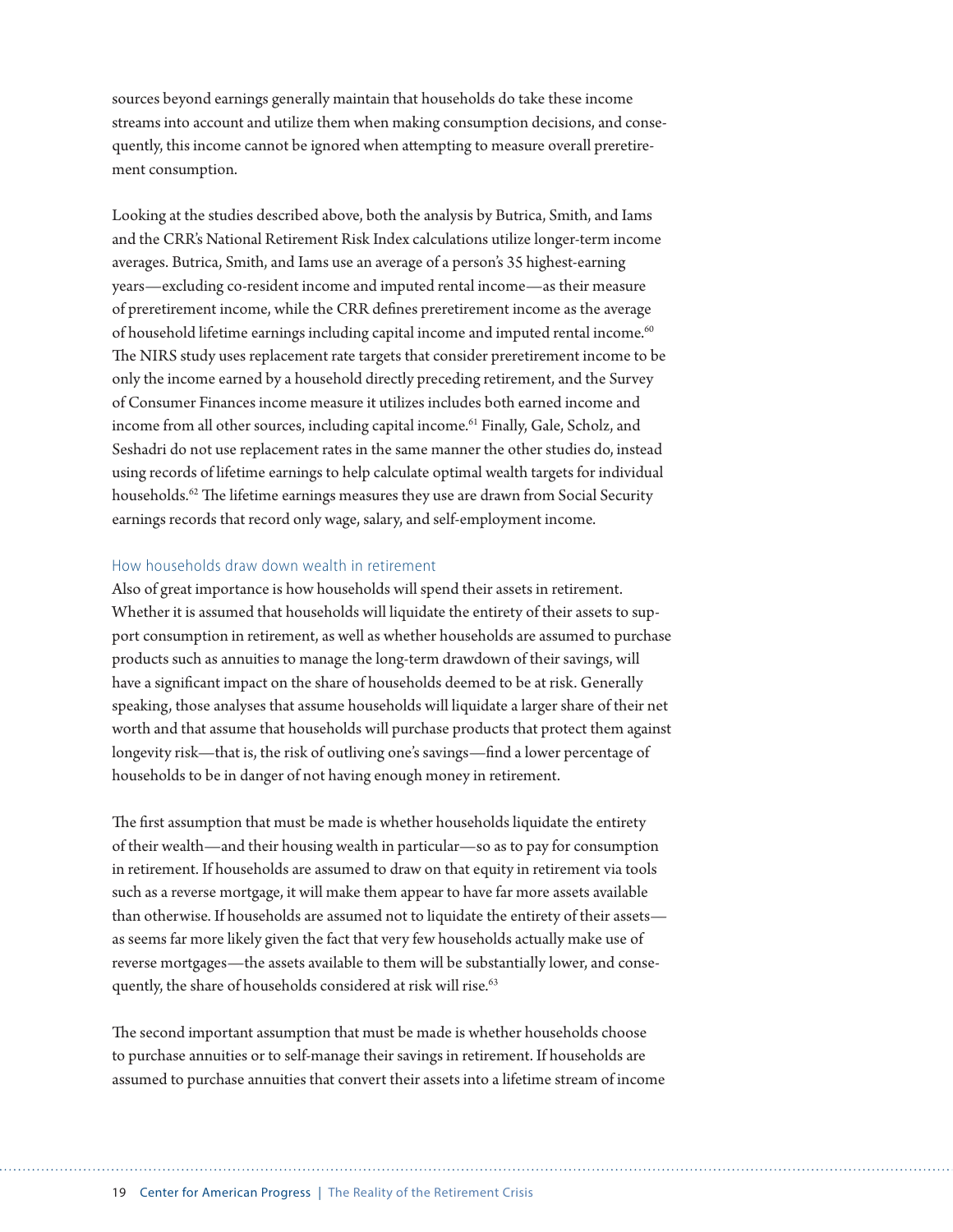that does not run out until the purchaser dies, they will generally appear somewhat better off, as research has indicated that doing so will enable them to more efficiently maintain their standard of living in retirement than would some of the more commonly adopted self-management strategies.<sup>64</sup> Again, however, making this assumption is optimistic, as the vast majority of households do not actually purchase annuities in retirement despite their usefulness for managing longevity risk.<sup>65</sup>

All analyses considered above assume that housing wealth will support consumption in retirement in some fashion. The studies conducted by NIRS; the CRR; and Gale, Scholz, and Seshadri all assume that home equity can be drawn on via tools such as reverse mortgages.<sup>66</sup> Butrica, Smith, and Iams use a rate of return to convert home equity into imputed rental income, which they then count in their measure of postretirement income, and the CRR also counts imputed rental income in its retirement income total.67 On the issue of purchasing annuities, the CRR assumes that all households will annuitize all the financial and housing assets possible, while Butrica, Smith, and Iams assume individuals will annuitize the majority of nonpension, nonhousing wealth.<sup>68</sup> Gale, Scholz, and Seshadri do not assume that households will annuitize their assets and instead assume that households will draw down their wealth over the course of their retirement in a theoretically optimal way in which households carefully balance the risks of burning through the entirety of their wealth before they die with the risk of needlessly limiting their consumption during retirement.<sup>69</sup>

While not explicitly related to households' drawing down of their own wealth, it should also be noted that these analyses—like almost all studies of retirement preparedness—generally assume that households will receive the entirety of the Social Security benefits they are entitled to under current law. If Social Security benefits were to be reduced in the future, it would likely significantly decrease retirees' projected income replacement rates, and far more households would be placed at risk of not having enough money in retirement.

#### Health care costs

Whether studies incorporate estimates of out-of-pocket retiree health care spending can significantly impact their estimates of the share of households at risk. All else being equal, studies that anticipate higher medical spending by retirees and/or more rapid growth in this spending over time will generally find a higher share of the population to be at risk of having insufficient retirement assets than studies that anticipate less spending or cost growth, since this represents an additional cost that retired households must cover using their limited savings.

Accounting accurately for these costs is extremely important because retirees' outof-pocket medical expenditures have grown significantly in recent decades and are anticipated to continue growing at a relatively fast pace.<sup>70</sup> This is largely because while Medicare does cover 62 percent of health care costs for Medicare beneficiaries ages 65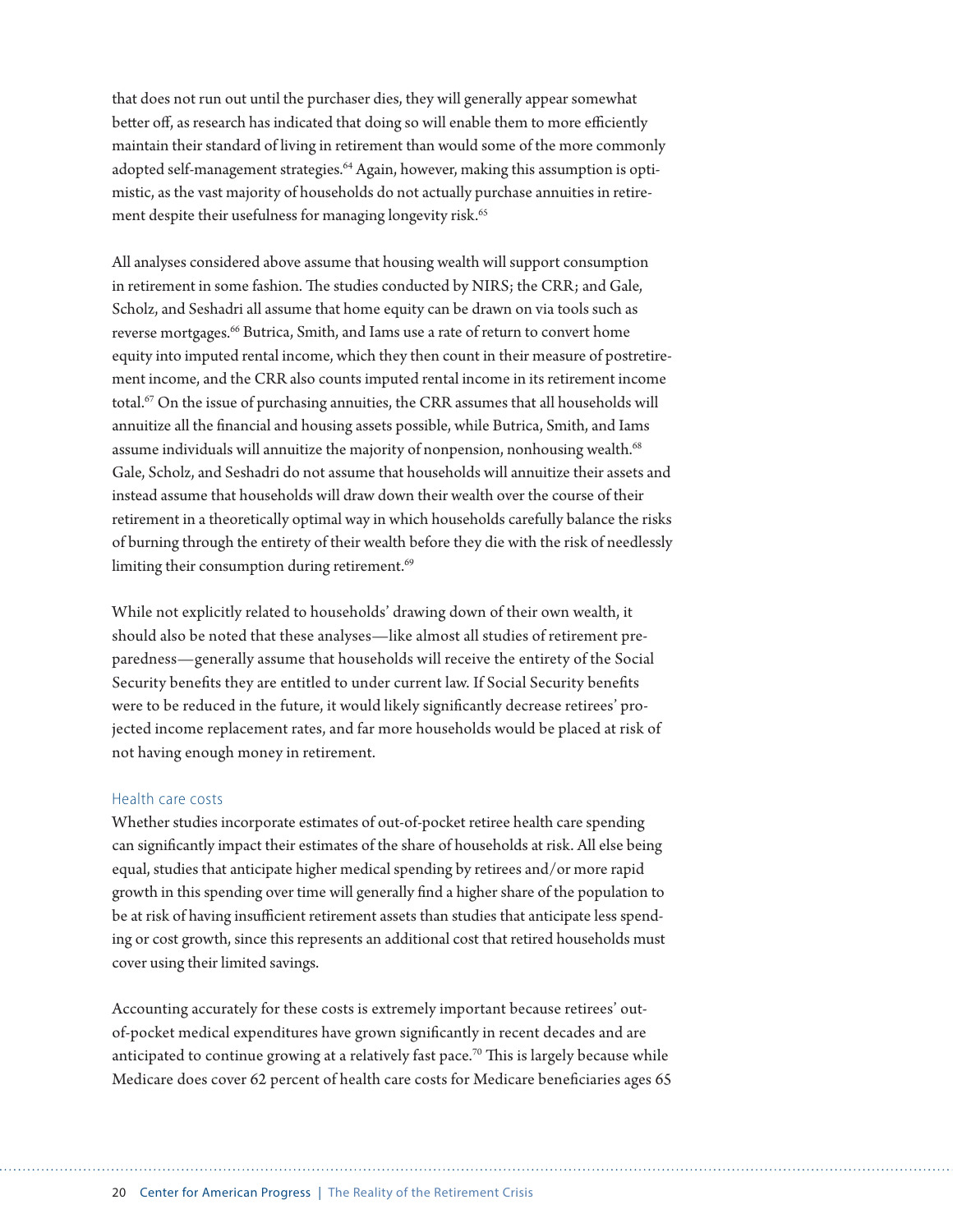and older, out-of-pocket spending still covers approximately 13 percent, and private insurance—now often fully paid for by retirees—accounts for roughly 15 percent.<sup>71</sup> Consequently, rising health care costs are directly affecting seniors' bottom lines, since they are still covering a significant portion of their health care costs in retirement themselves.

Indeed, the Employee Benefit Research Institute estimates that as of 2014, a married couple with Medicare who have median prescription drug expenses and who purchase Medigap Plan F coverage and Medicare Part D outpatient drug benefits to supplement Medicare will still need to save approximately \$241,000 to have a 90 percent chance of having enough money to just cover their medical expenses in retirement.<sup>72</sup> Similarly, Fidelity Investments estimates that a 65-year-old couple retiring in 2014 will require an average of \$220,000 to cover medical expenditures in retirement, excluding most dental care and over-the-counter medication costs.73 And both of these estimates do not even account for the projected costs of the long-term care that many households may require in the future but for which the majority of households have not purchased insurance.<sup>74</sup> Given that the median retirement account balance of households ages 55 to 64 was only \$14,500 in 2013, many households will have a very difficult time coming up with the funds necessary to cover these costs.

The studies examined in this paper take very different approaches to accounting for out-of-pocket medical expenditures. The NIRS analysis does not appear to explicitly account for rising health care costs or the costs of long-term care. The CRR analysis treats medical expenditures as another form of consumption that is interchangeable with the consumption of other goods and services, meaning that if households encounter a significant medical event it is assumed that they can simply reduce spending on other forms of consumption to cover these costs.75 Their analysis also does not account for long-term care costs and does not assume that households must purchase longterm care insurance. The CRR, however, has noted that this treatment of medical costs potentially results in its understatement of the share of households at risk, since many households will require long-term care services and since many retirees will not be able to simply shift their consumption away from other goods and services and into medical services when a medical shock is experienced. The CRR found that when it did account explicitly for these costs, the at-risk proportion increased substantially, from 44 percent of all households in 2006—the last year for which the comparison was made—to 64 percent of all households.76

Gale, Scholz, and Seshadri's model accounts for the potential for out-of-pocket medical expense shocks when calculating households' optimal wealth targets.77 However, the size of these anticipated shocks is based on historical data from past surveys of retirees and workers that do not account for the projected growth of medical expenses and, consequently, that may serve as a poor measure of the out-of-pocket costs future retirees will face.<sup>78</sup> To address this concern, the original study conducted a sensitivity analysis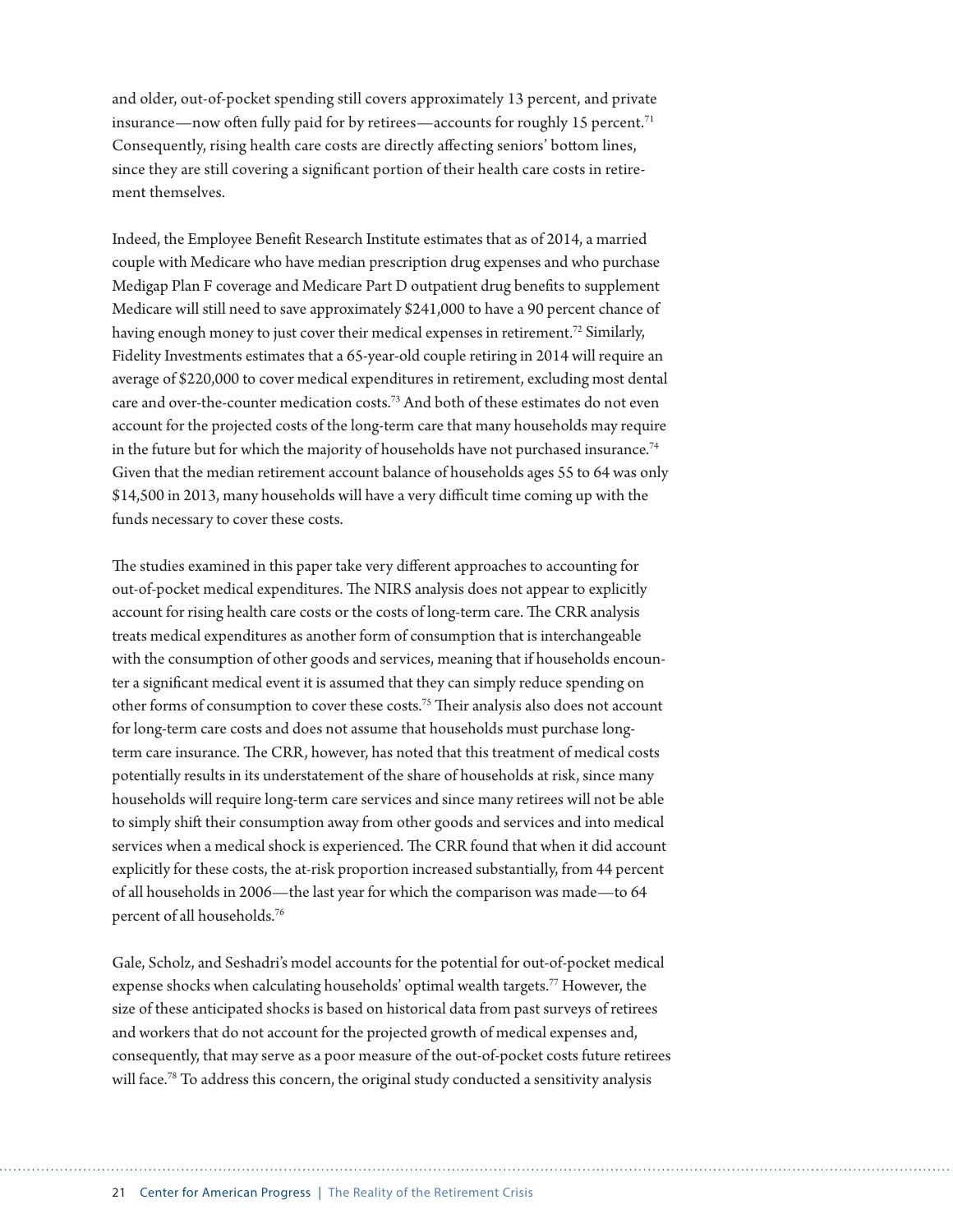that allowed for the possibility of households facing additional large medical expenses and found that this significantly increased the estimate of the share of households failing to meet their wealth target in 1992, from approximately 15.6 percent of households to 20.5 percent of households.79

*Keith Miller is a Senior Research Associate with the Economic Policy team at the Center for American Progress. David Madland is the Managing Director of the Economic Policy team at the Center. Christian E. Weller is a Senior Fellow at the Center and a professor in the Department of Public Policy and Public Affairs at the McCormack Graduate School of Policy and Global Studies at the University of Massachusetts Boston.*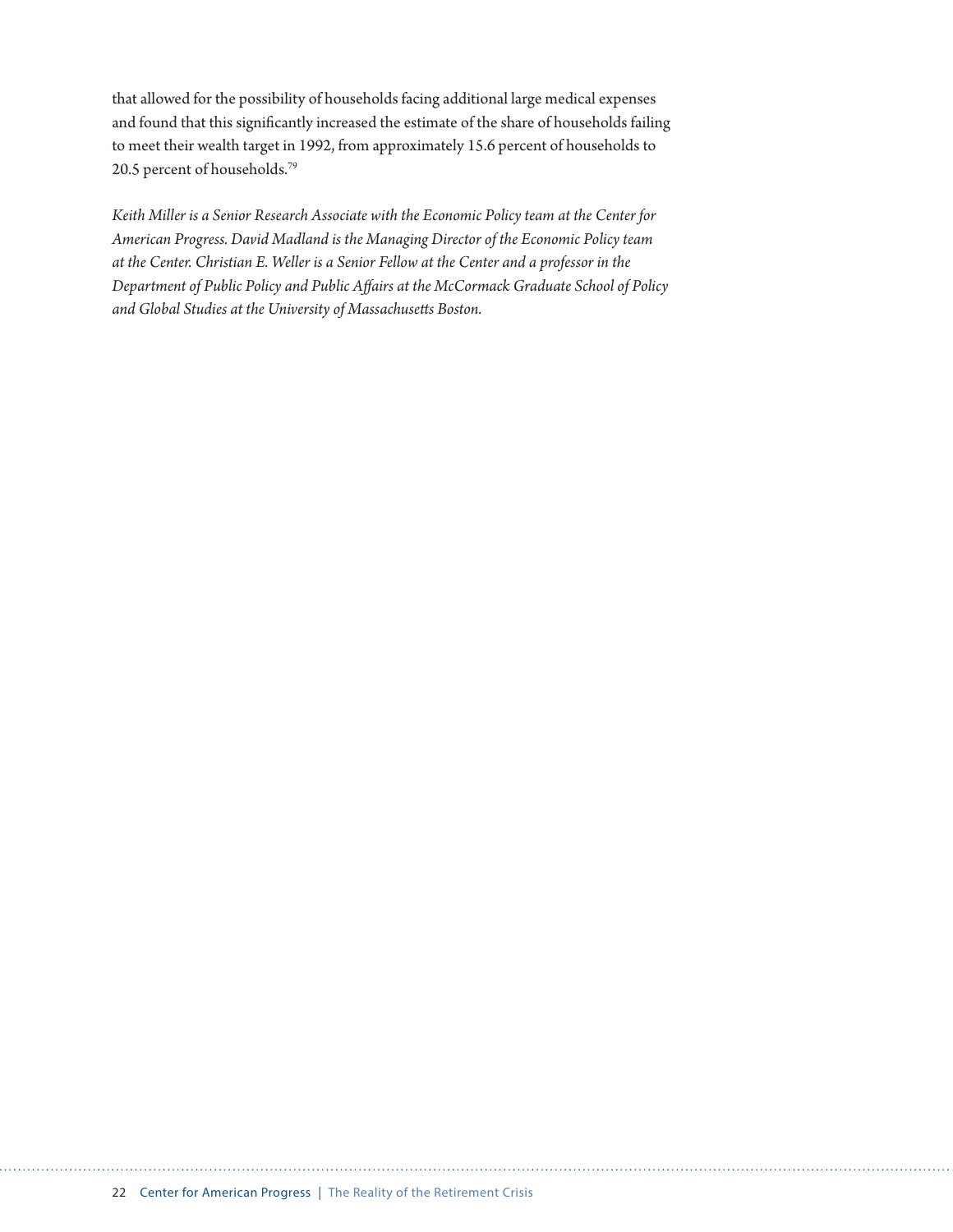## Endnotes

- 1 Alicia H. Munnell, Wenliang Hou, and Anthony Webb, "NRRI Update Shows Half Still Falling Short" (Chesnutt Hill, MA: Center for Retirement Research, 2014), available at [http://](http://crr.bc.edu/wp-content/uploads/2014/12/IB_14-20.pdf) [crr.bc.edu/wp-content/uploads/2014/12/IB\\_14-20.pdf](http://crr.bc.edu/wp-content/uploads/2014/12/IB_14-20.pdf).
- 2 This refers to the findings presented in William G. Gale, John Karl Scholz, and Ananth Seshadri, "Are All Americans Saving 'Optimally' for Retirement?" Working Paper (Brookings Institution and University of Wisconsin-Madison, 2009), available at [http://www.ssc.wisc.edu/~scholz/Research/](http://www.ssc.wisc.edu/~scholz/Research/Are_All_Americans_v6.pdf) Are All Americans v6.pdf.
- 3 Board of Governors of the Federal Reserve System, "Report on the Economic Well-Being of U.S. Households in 2013" (2014), available at [http://www.federalreserve.gov/](http://www.federalreserve.gov/econresdata/2013-report-economic-well-being-us-households-201407.pdf) [econresdata/2013-report-economic-well-being-us-house](http://www.federalreserve.gov/econresdata/2013-report-economic-well-being-us-households-201407.pdf)[holds-201407.pdf](http://www.federalreserve.gov/econresdata/2013-report-economic-well-being-us-households-201407.pdf).
- 4 The recently released 2013 Survey of Consumer Finances found that approximately one-third of all families ages 35 to 64 were not participating in any form of retirement plan, meaning they did not own an individual retirement account, a defined-contribution retirement plan, or a definedbenefit pension plan. See Box 7 on page 20 of Jesse Bricker and others, "Changes in U.S. Family Finances from 2010 to 2013: Evidence from the Survey of Consumer Finances," *Federal Reserve Bulletin* 100 (4) (2014): 1–41, available at [http://](http://www.federalreserve.gov/pubs/bulletin/2014/pdf/scf14.pdf) [www.federalreserve.gov/pubs/bulletin/2014/pdf/scf14.](http://www.federalreserve.gov/pubs/bulletin/2014/pdf/scf14.pdf) [pdf](http://www.federalreserve.gov/pubs/bulletin/2014/pdf/scf14.pdf). Surveys conducted by the Employee Benefit Research Institute also found a similar share of workers not saving for retirement. According to the 2014 Retirement Confidence Survey, only 64 percent of workers stated that they and/or their partner had "personally saved for retirement," though this question specifies that these savings do not include employer-provided money. Furthermore, only 44 percent of workers stated that they and/or their partner had "tried to calculate how much money they will need to have saved so that they can live comfortably in retirement." See Ruth Helman and others, "The 2014 Retirement Confidence Survey: Confidence Rebounds—for Those With Retirement Plans" (Washington: Employee Benefit Research Institute, 2014), available at [http://www.ebri.org/pdf/briefspdf/](http://www.ebri.org/pdf/briefspdf/EBRI_IB_397_Mar14.RCS.pdf) [EBRI\\_IB\\_397\\_Mar14.RCS.pdf](http://www.ebri.org/pdf/briefspdf/EBRI_IB_397_Mar14.RCS.pdf).
- 5 Board of Governors of the Federal Reserve System, "Report on the Economic Well-Being of U.S. Households in 2013."
- 6 Bureau of Labor Statistics, "Table 1. Retirement benefits: Access, participation, and take-up rates," available at [http://](http://www.bls.gov/news.release/ebs2.t01.htm) [www.bls.gov/news.release/ebs2.t01.htm](http://www.bls.gov/news.release/ebs2.t01.htm) (last accessed September 2014).
- 7 Ibid.
- 8 Nari Rhee, "The Retirement Savings Crisis: Is It Worse Than We Think?" (Washington: National Institute on Retirement Security, 2013), available at [http://www.nirsonline.org/](http://www.nirsonline.org/storage/nirs/documents/Retirement%20Savings%20Crisis/retirementsavingscrisis_final.pdf) [storage/nirs/documents/Retirement%20Savings%20Crisis/](http://www.nirsonline.org/storage/nirs/documents/Retirement%20Savings%20Crisis/retirementsavingscrisis_final.pdf) [retirementsavingscrisis\\_final.pdf;](http://www.nirsonline.org/storage/nirs/documents/Retirement%20Savings%20Crisis/retirementsavingscrisis_final.pdf) Craig Copeland, "Employ-ment-Based Retirement Plan Participation: Geographic Differences and Trends, 2013" (Washington: Employee Benefit Research Institute, 2014), available at [http://www.ebri.org/](http://www.ebri.org/pdf/briefspdf/EBRI_IB_405_Oct14.RetPart.pdf) [pdf/briefspdf/EBRI\\_IB\\_405\\_Oct14.RetPart.pdf](http://www.ebri.org/pdf/briefspdf/EBRI_IB_405_Oct14.RetPart.pdf). For additional information on the share of employees participating in workplace plans over time, see Alicia H. Munnell, "401(k) Plans in 2010: An Update from the SCF" (Chesnutt Hill, MA: Center for Retirement Research, 2012), available at [http://](http://crr.bc.edu/wp-content/uploads/2012/07/IB_12-13-508.pdf) [crr.bc.edu/wp-content/uploads/2012/07/IB\\_12-13-508.pdf](http://crr.bc.edu/wp-content/uploads/2012/07/IB_12-13-508.pdf).
- 9 Authors' analysis of 2013 SCF public-use data. Data can be found at Board of Governors of the Federal Reserve System, "Research Resources: Survey of Consumer Finances," available at [http://www.federalreserve.gov/econresdata/scf/](http://www.federalreserve.gov/econresdata/scf/scfindex.htm) [scfindex.htm](http://www.federalreserve.gov/econresdata/scf/scfindex.htm) (last accessed December 2014).
- 10 Ibid. Note that published estimates of account balances of families who own retirement accounts produced by the Board of Governors of the Federal Reserve System are nearly identical to the figures contained in Figure 2 and the figure cited here. They do not, however, publish estimates of account balances of all families, including those that do not

own such accounts, which is why the authors have chosen to produce their own figures using the public-use data. For the published estimates, see Board of Governors of the Federal Reserve System, "2013 SCF Chartbook" (2014), p. 442, available at [http://www.federalreserve.gov/econresdata/](http://www.federalreserve.gov/econresdata/scf/files/BulletinCharts.pdf) [scf/files/BulletinCharts.pdf](http://www.federalreserve.gov/econresdata/scf/files/BulletinCharts.pdf).

- 11 This annuity was calculated using the Thrift Savings Plan, or TSP, Retirement Income Calculator. The assumptions made include that the household in question includes two people, that the annuity begins when both of them are age 65, that the interest rate offered is the current TSP annuity interest rate of 2.625 percent, that payments increase to account for inflation, and that the annuity provides a 50 percent survivor benefit. The figure stated here refers to the total received in the first year of retirement, which will of course increase in nominal terms over the course of a household's retirement as payments are adjusted for inflation. Note that annual payment amounts may increase if the household is assumed to have only one member or if interest rates rise in the future. Additionally, initial payment amounts will be higher if the household does not choose to have payments adjusted for inflation. Over time, however, the purchasing power of the benefit will decline. The TSP Retirement Income Calculator can be found at Thrift Savings Plan, "Retirement Income Calculator," available at [https://](https://www.tsp.gov/planningtools/retirementcalculator/retirementCalculator.shtml) [www.tsp.gov/planningtools/retirementcalculator/retire](https://www.tsp.gov/planningtools/retirementcalculator/retirementCalculator.shtml)[mentCalculator.shtml](https://www.tsp.gov/planningtools/retirementcalculator/retirementCalculator.shtml) (last accessed September 2014). This methodology emulates the methodology of Monique Morrissey of the Economic Policy Institute, which can be found at Monique Morrissey, "Is the Retirement Crisis a Mirage?", Working Economics, February 18, 2014, available at [http://](http://www.epi.org/blog/retirement-crisis-mirage/) [www.epi.org/blog/retirement-crisis-mirage/](http://www.epi.org/blog/retirement-crisis-mirage/). Note that similar figures are produced by other annuity estimators. The calculator available at ImmediateAnnuities.com, for example, calculates that a joint life annuity for two people age 65 and with \$104,000 in savings would provide an annual income of approximately \$5,800. See ImmediateAnnuities. com, "Immediate Annuities Advance Calculator," available at [https://www.immediateannuities.com/immediate-annui](https://www.immediateannuities.com/immediate-annuities/)[ties/](https://www.immediateannuities.com/immediate-annuities/) (last accessed October 2014).
- 12 Authors' analysis of 2013 SCF public-use data. Note that this total excludes estimated values of DB pension benefits. Data can be found at Board of Governors of the Federal Reserve System, "Research Resources: Survey of Consumer Finances."
- 13 Authors' analysis of 2013 SCF public use data. Data can be found at ibid. Note that it is precisely this uneven distribution of retirement assets that partially alleviates some of the concerns over the accuracy of particular measures of retirement income occasionally discussed in some papers. More specifically, data on retirees' incomes from the Bureau of the Census' Current Population Survey do not include measures of lump-sum payments received from retirement accounts because these payments are not regular in their timing and consequently do not fall under the survey's definition of income. Some researchers express concern that because these payments are not included in this data, any studies that utilize them may be significantly underestimating the aggregate amount of money available to seniors in retirement and therefore overstating the share of retirees at risk of having insufficient financial assets. However, as Morrissey has previously explained, excluding these retirement account assets does not change the estimated financial position of most households by a significant margin because these assets are so unevenly distributed and because they are primarily concentrated among the wealthiest households. In other words, most typical households simply do not have enough saved in retirement accounts for the inclusion of these sums to alter their financial outlook that greatly. That being said, this measure of retirement income clearly is still not ideal, since it does exclude these assets, but this is exactly why almost all high-quality studies of American retirement security—such as those produced by the Center for Retirement Research—do not use income data from the Current Population Survey, or CPS. Instead, they use data from sources, such as the SCF, that include broader measures of household wealth and thereby avoid the issues found with the CPS data. For Morrissey's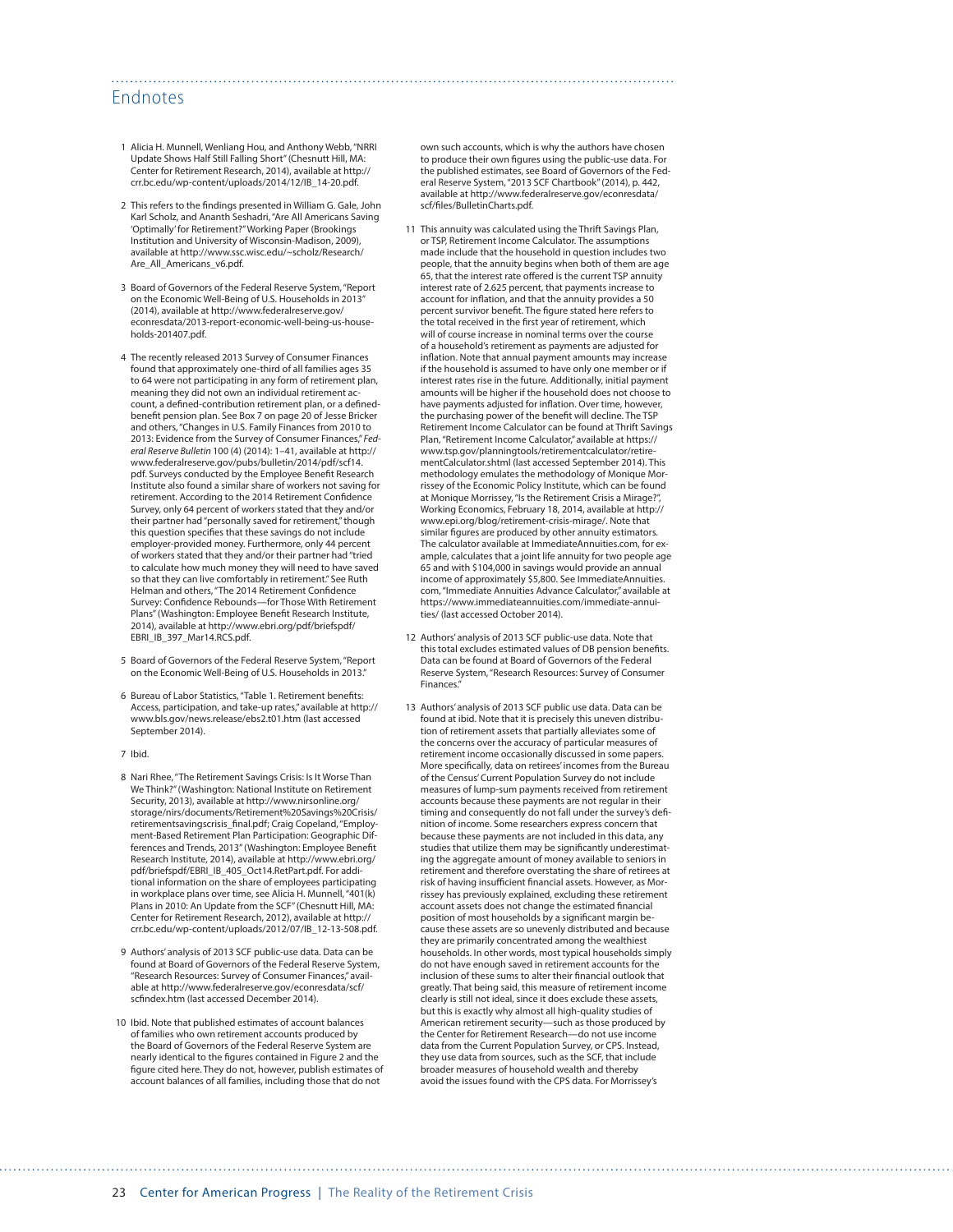response to concerns over the limited use of CPS income data, see Morrissey, "Is the Retirement Crisis a Mirage?" For an example of researchers expressing concern over the use of CPS income data, see Andrew G. Biggs and Sylvester Schieber, "Is There a Retirement Crisis?", *National Affairs* (20) (2014): 55–75. CPS income data can be found at Bureau of the Census, "Current Population Survey," available at [http://](http://www.census.gov/cps/data/) [www.census.gov/cps/data/](http://www.census.gov/cps/data/) (last accessed December 2014).

- 14 Howard M. Jams and Patrick J. Purcell, "The Impact of Retirement Account Distributions on Measures of Family Income," *Social Security Bulletin* 73 (2) (2013): 77–84, available at http://www.ssa.gov/policy/docs/ssb/v73n2/v73n2p77. html#mt12.
- 15 Authors' analysis of 2013 SCF public-use data. Data can be found at Board of Governors of the Federal Reserve System, "Research Resources: Survey of Consumer Finances." Note that calculated wealth-to-income ratios are for households ages 25 to 64 that indicate they are not yet retired. Vehicle wealth is excluded from the wealth total used in this calculation, as it is particularly unlikely to be liquidated and used to finance consumption in retirement.
- 16 Ibid.
- 17 Ibid.
- 18 Alicia H. Munnell, "The retirement-income crisis, in one chart," Encore, April 30, 2014, available at [http://blogs.mar](http://blogs.marketwatch.com/encore/2014/04/30/the-retirement-income-crisis-in-one-chart/)[ketwatch.com/encore/2014/04/30/the-retirement-income](http://blogs.marketwatch.com/encore/2014/04/30/the-retirement-income-crisis-in-one-chart/)[crisis-in-one-chart/.](http://blogs.marketwatch.com/encore/2014/04/30/the-retirement-income-crisis-in-one-chart/)
- 19 Ibid.
- 20 Ibid.
- 21 Ibid.
- 22 For more on the difficult realities many households that are underprepared for retirement may face and additional detail on what existing studies say about the extent of the retirement crisis, see Christian E. Weller and David Madland, "Keep Calm and Muddle Through: Ignoring the Retirement Crisis Leaves Middle-Class Americans with Little Economic Control in Their Golden Years" (Washington: Center for American Progress, 2014), available at [http://cdn.american](http://cdn.americanprogress.org/wp-content/uploads/2014/08/RetirementCrisisReport.pdf)[progress.org/wp-content/uploads/2014/08/RetirementCri](http://cdn.americanprogress.org/wp-content/uploads/2014/08/RetirementCrisisReport.pdf)[sisReport.pdf.](http://cdn.americanprogress.org/wp-content/uploads/2014/08/RetirementCrisisReport.pdf)
- 23 Rhee, "The Retirement Savings Crisis."
- 24 Ibid.
- 25 Ibid.
- 26 For some of the critiques leveled at the National Institute on Retirement Security's report, see Biggs and Schieber, "Is There a Retirement Crisis?" For NIRS' rebuttal to these critiques, see Nari Rhee, "Getting Past Retirement Crisis Denial" (Washington: National Institute on Retirement Security, 2014), available at [http://www.nirsonline.org/storage/nirs/](http://www.nirsonline.org/storage/nirs/documents/Responses%20and%20Rebuttals/beyond_retirement_crisis_denial.pdf) [documents/Responses%20and%20Rebuttals/beyond\\_re](http://www.nirsonline.org/storage/nirs/documents/Responses%20and%20Rebuttals/beyond_retirement_crisis_denial.pdf)[tirement\\_crisis\\_denial.pdf](http://www.nirsonline.org/storage/nirs/documents/Responses%20and%20Rebuttals/beyond_retirement_crisis_denial.pdf).
- 27 Replacement rate recommendations can vary significantly based on the source and the methods used for their estimation—see the Appendix for additional details—but the majority of estimates fall between 60 percent and 90 percent. For example, among the most frequently cited sources of replacement rate recommendations is a 2008 Aon Consulting-Georgia State University study that found that replacement rates should vary between 77 percent and 94 percent depending on family income. A brief by the CRR found that, "Overall, the range of studies that have examined this issue consistently find that middle class people need between 65 and 75 percent of their preretirement earnings to maintain their life style once they stop working." A study of recommendations made by financial planners, meanwhile, found that the vast majority of them suggested a replacement rate of between 70 percent and 89 percent, with a median recommendation of 75 percent of preretirement income. For sources, see Aon Consulting, "Aon Consulting's 2008 Replacement Ratio Study: A Measurement Tool for Retirement Planning" (2008), available at [http://www.aon.com/](http://www.aon.com/about-aon/intellectual-capital/attachments/human-capital-consulting/RRStudy070308.pdf) [about-aon/intellectual-capital/attachments/human-capital-](http://www.aon.com/about-aon/intellectual-capital/attachments/human-capital-consulting/RRStudy070308.pdf)

[consulting/RRStudy070308.pdf;](http://www.aon.com/about-aon/intellectual-capital/attachments/human-capital-consulting/RRStudy070308.pdf) Alicia H. Munnell and Mauricio Soto, "How Much Pre-Retirement Income Does Social Security Replace?" (Chesnutt Hill, MA: Center for Retirement Research, 2005), available at [http://crr.bc.edu/wp-content/](http://crr.bc.edu/wp-content/uploads/2005/11/ib_36.pdf) [uploads/2005/11/ib\\_36.pdf;](http://crr.bc.edu/wp-content/uploads/2005/11/ib_36.pdf) Sue Alexander Greninger and others, "Retirement Planning Guidelines: A Delphi Study of Financial Planners and Educators," *Financial Services Review* 9 (3) (2000): 231–245.

28 Rhee, "Getting Past Retirement Crisis Denial."

29 Ibid

- 30 A prominent example of a piece taking a more optimistic view of the state of Americans' retirement preparedness is Biggs and Schieber, "Is There a Retirement Crisis?" Among the studies cited by analyses such as this one are Barbara A. Butrica, Karen E. Smith, and Howard M. Iams, "This Is Not Your Parents' Retirement: Comparing Retirement Income Across Generations," *Social Security Bulletin* 71 (1) (2012): 37–58, available at [http://www.ssa.gov/policy/docs/ssb/](http://www.ssa.gov/policy/docs/ssb/v72n1/v72n1p37.html) [v72n1/v72n1p37.html](http://www.ssa.gov/policy/docs/ssb/v72n1/v72n1p37.html); Gale, Scholz, and Seshadri, "Are All Americans Saving 'Optimally' for Retirement?"; and Michael D. Hurd and Susann Rohwedder, "More Americans May Be Adequately Prepared for Retirement Than Previously Thought" (Santa Monica, CA: RAND Corporation, 2014), available at [http://www.rand.org/content/dam/rand/pubs/](http://www.rand.org/content/dam/rand/pubs/research_briefs/RB9700/RB9792/RAND_RB9792.pdf) [research\\_briefs/RB9700/RB9792/RAND\\_RB9792.pdf.](http://www.rand.org/content/dam/rand/pubs/research_briefs/RB9700/RB9792/RAND_RB9792.pdf)
- 31 Butrica, Smith, and Iams, "This Is Not Your Parents' Retirement."

32 Ibid.

33 Ibid. For more information on recommended replacement rates, see endnote 27, which details academic and industry recommendations.

- 35 Note that even when using price-adjusted earnings, between one in four and one in five workers are estimated to have a replacement rate below 75 percent, with replacement rates again being worst among younger generations. Ibid.
- 36 For initial paper using 1992 data upon which the 2009 update was based, see John Karl Scholz, Ananth Seshadri, and Surachai Khitatrakun, "Are Americans Saving 'Optimally' for Retirement?", *Journal of Political Economy* 114 (4) (2006): 607–643. For the preliminary results from the 2009 update, see Gale, Scholz, and Seshadri, "Are All Americans Saving 'Optimally' for Retirement?"
- 37 Ibid.
- 38 It is worth noting that for the one cohort examined by both the original paper and the new paper—the Health and Retirement Study cohort born between 1931 and 1941—the percentage found to have a net worth below the optimal target increased from 15.6 percent in the original paper to 26.9 percent in the updated paper. The reasons for this increase are not made entirely clear. Ibid.
- 39 Another study that is sometimes cited by those who take a more optimistic view of the state of American retirement preparedness is a 2012 report by Michael D. Hurd and Susann Rohwedder. Using household spending data from 2001 through 2007, this study found that 71 percent of people ages 66 to 69 were adequately prepared for retirement, which in this study meant that they had a 95 percent to 100 percent chance of dying with positive wealth given expected future consumption. Similar to the findings of Gale, Scholz, and Seshadri, however, these more optimistic findings would still mean that more than one out every four Americans between ages 66 and 69 were found to be not adequately prepared and would either run out money in retirement or be forced to significantly reduce their standard of living. The study also notes that preparation rates were particularly low among single people and those with lower levels of education and that cuts to future Social Security benefits would significantly reduce the share deemed to be adequately prepared. For a summary of the report's findings, see Hurd and Rohwedder, "More Americans May Be Adequately Prepared for Retirement Than Previously Thought."

<sup>34</sup> Ibid.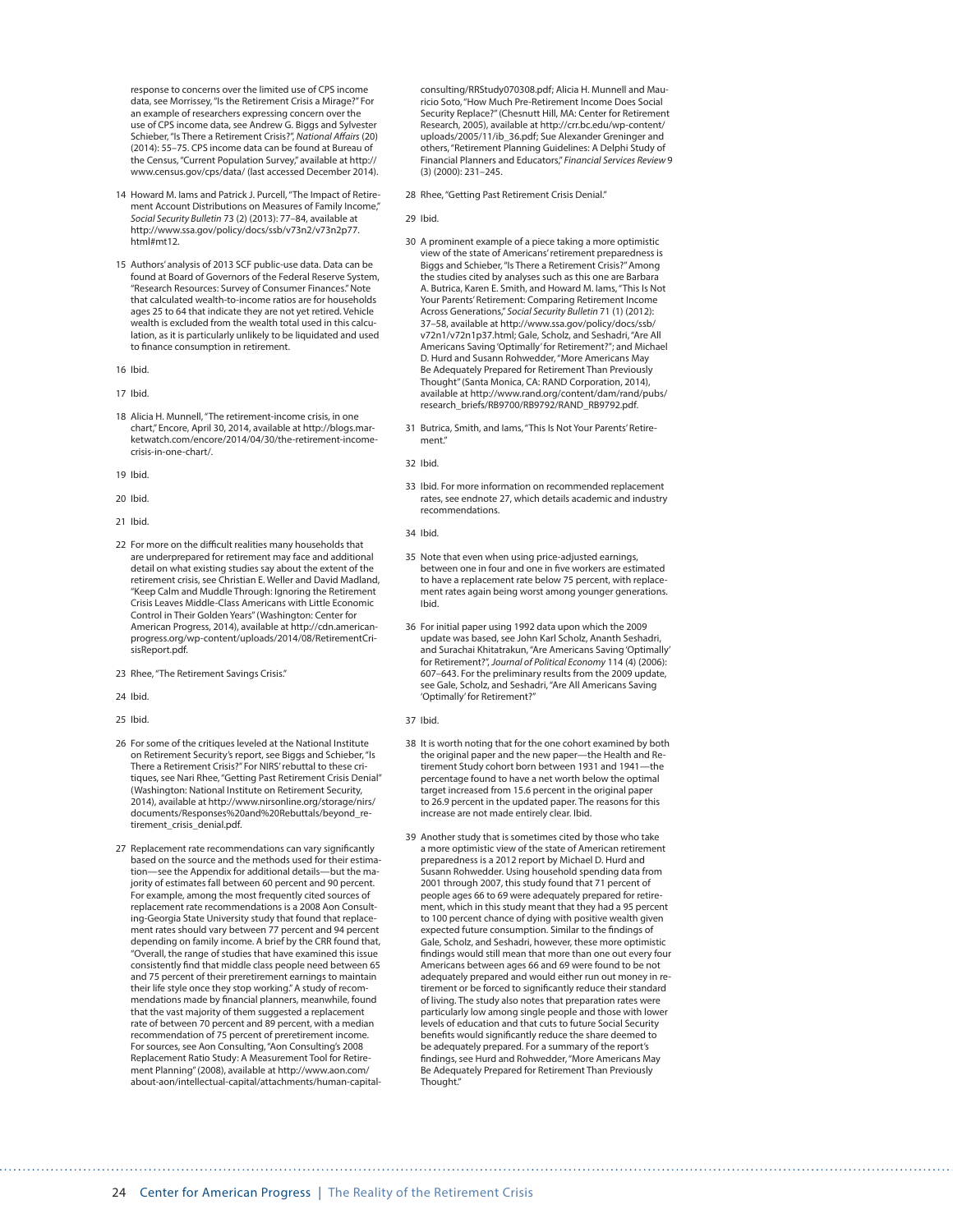- 40 For more on to what extent each of these assumptions is responsible for the differences between the estimates produced by Gale, Scholz, and Seshadri and those produced by the CRR, see Alicia H. Munnell, Matthew S. Rutledge, and Anthony Webb, "Are Retirees Falling Short? Reconciling the Conflicting Evidence" (Chesnutt Hill, MA: Center for Retirement Research, 2014), available at [http://crr.bc.edu/](http://crr.bc.edu/wp-content/uploads/2014/11/wp_2014-16.pdf) [wp-content/uploads/2014/11/wp\\_2014-16.pdf.](http://crr.bc.edu/wp-content/uploads/2014/11/wp_2014-16.pdf)
- 41 Ibid.
- 42 The definition of War Babies used by Gale, Scholz, and Seshadri is slightly different than that used in other studies, but the results from these studies still suggest that the group of retirees referred to—those born between 1942 and 1947 is among the best prepared for retirement, if not the best prepared. For example, using data from the Panel Study of Income Dynamics, The Pew Charitable Trusts found that War Babies—defined in its study as those born between 1936 and 1945—and Early Boomers—defined as those born between 1946 and 1955—were the two generations with the highest income replacement rates. See The Pew Charitable Trusts, "Retirement Security Across Generations: Are Americans Prepared for Their Golden Years?" (2013), available at [http://www.pewtrusts.org/~/media/legacy/](http://www.pewtrusts.org/~/media/legacy/uploadedfiles/pcs_assets/2013/EMPRetirementv4051013finalFORWEBpdf.pdf) [uploadedfiles/pcs\\_assets/2013/EMPRetirementv4051013fi](http://www.pewtrusts.org/~/media/legacy/uploadedfiles/pcs_assets/2013/EMPRetirementv4051013finalFORWEBpdf.pdf)[nalFORWEBpdf.pdf](http://www.pewtrusts.org/~/media/legacy/uploadedfiles/pcs_assets/2013/EMPRetirementv4051013finalFORWEBpdf.pdf). See also Butrica, Smith, and Iams, "This Is Not Your Parents' Retirement."
- 43 See The Pew Charitable Trusts, "Retirement Security Across Generations"; " Butrica, Smith, and Iams, "This Is Not Your Parents' Retirement"; Munnell, Hou, and Webb, "NRRI Update Shows Half Still Falling Short."
- 44 Munnell, Hou, and Webb, "NRRI Update Shows Half Still Falling Short."
- 45 Ibid.
- 46 One 2011 study by the Government Accountability Office found that only 6 percent of retirees with a DC retirement plan chose or purchased an annuity at retirement. A 2012 report from the Consumer Financial Protection Bureau estimated that only roughly 2 percent to 3 percent of eligible homeowners had a reverse mortgage. See Government Accountability Office, "Retirement Income: Ensuring Income Throughout Retirement Requires Difficult Choices," GAO-11-400, Report to the Chairman, Special Committee on Aging, U.S. Senate, June 2011, available at [http://www.gao.](http://www.gao.gov/new.items/d11400.pdf) [gov/new.items/d11400.pdf;](http://www.gao.gov/new.items/d11400.pdf) Consumer Financial Protection Bureau, "Reverse Mortgages: Report to Congress" (2012), available at [http://files.consumerfinance.gov/a/assets/docu](http://files.consumerfinance.gov/a/assets/documents/201206_cfpb_Reverse_Mortgage_Report.pdf)[ments/201206\\_cfpb\\_Reverse\\_Mortgage\\_Report.pdf](http://files.consumerfinance.gov/a/assets/documents/201206_cfpb_Reverse_Mortgage_Report.pdf).
- 47 According to the CRR, the current average retirement age is below age 65. See Munnell, Hou, and Webb, "NRRI Update Shows Half Still Falling Short."
- 48 Alicia H. Munnell and others, "Long-Term Care Costs and the National Retirement Risk Index" (Chesnutt Hill, MA: Center for Retirement Research, 2009), available at [http://crr.](http://crr.bc.edu/wp-content/uploads/2009/04/IB_9-7.pdf) [bc.edu/wp-content/uploads/2009/04/IB\\_9-7.pdf.](http://crr.bc.edu/wp-content/uploads/2009/04/IB_9-7.pdf) Note that these estimates were calculated using projections of health care cost growth available at the time. Since these estimates were produced, the rate of growth of health care costs has slowed somewhat, meaning that there is the possibility that the impact of including these costs in today's National Retirement Risk Index calculations may not be quite as substantial as was the case for previous estimates.
- 49 For more information on the nature of the middle-class squeeze and what can be done about it, see Jennifer Erick-son, ed., "The Middle-Class Squeeze: A Picture of Stagnant Incomes, Rising Costs, and What We Can Do to Strengthen America's Middle Class" (Washington: Center for American Progress, 2014), available at [http://cdn.americanprogress.](http://cdn.americanprogress.org/wp-content/uploads/2014/09/MiddeClassSqueezeReport.pdf) [org/wp-content/uploads/2014/09/MiddeClassSqueezeRe](http://cdn.americanprogress.org/wp-content/uploads/2014/09/MiddeClassSqueezeReport.pdf)[port.pdf](http://cdn.americanprogress.org/wp-content/uploads/2014/09/MiddeClassSqueezeReport.pdf).
- 50 For details of the SAFE Retirement Plan, see Rowland Davis and David Madland, "American Retirement Savings Could Be Much Better" (Washington: Center for American Progress, 2013), available at [http://www.americanprogress.org/wp](http://www.americanprogress.org/wp-content/uploads/2013/08/SAFEreport.pdf)[content/uploads/2013/08/SAFEreport.pdf.](http://www.americanprogress.org/wp-content/uploads/2013/08/SAFEreport.pdf)
- 51 For more details of the Thrift Savings Plan proposal, see David Madland, "Middle Class Series: Making Saving for Retirement Easier, Cheaper, and More Secure" (Washington: Center for American Progress, 2012), available at [http://www.americanprogress.org/issues/labor/](http://www.americanprogress.org/issues/labor/report/2012/09/20/38616/making-saving-for-retirement-easier-cheaper-and-more-secure-2/) [report/2012/09/20/38616/making-saving-for-retirement](http://www.americanprogress.org/issues/labor/report/2012/09/20/38616/making-saving-for-retirement-easier-cheaper-and-more-secure-2/)[easier-cheaper-and-more-secure-2/](http://www.americanprogress.org/issues/labor/report/2012/09/20/38616/making-saving-for-retirement-easier-cheaper-and-more-secure-2/).
- 52 For more details of one proposal that would help accomplish this goal, see Jennifer Erickson and David Madland, "Fixing the Drain on Retirement Savings: How Retirement Fees Are Straining the Middle Class and What We Can Do about Them" (Washington: Center for American Progress, 2014), available at [http://www.americanprogress.org/](http://www.americanprogress.org/issues/economy/report/2014/04/11/87503/fixing-the-drain-on-retirement-savings/) [issues/economy/report/2014/04/11/87503/fixing-the-drain](http://www.americanprogress.org/issues/economy/report/2014/04/11/87503/fixing-the-drain-on-retirement-savings/)[on-retirement-savings/](http://www.americanprogress.org/issues/economy/report/2014/04/11/87503/fixing-the-drain-on-retirement-savings/).
- 53 Christian E. Weller and Sam Ungar, "The Universal Savings Credit" (Washington: Center for American Progress, 2013), available at [http://cdn.americanprogress.org/wp-content/](http://cdn.americanprogress.org/wp-content/uploads/2013/07/UniversalSavingsCredit-report.pdf) [uploads/2013/07/UniversalSavingsCredit-report.pdf;](http://cdn.americanprogress.org/wp-content/uploads/2013/07/UniversalSavingsCredit-report.pdf) Joe Valenti and Christian E. Weller, "Creating Economic Security: Using Progressive Savings Matches to Counter Upside-Down Tax Incentives" (Washington: Center for American Progress, 2013), available at [http://americanprogress.org/](http://americanprogress.org/issues/economy/report/2013/11/21/79830/creating-economic-security/) [issues/economy/report/2013/11/21/79830/creating-eco](http://americanprogress.org/issues/economy/report/2013/11/21/79830/creating-economic-security/)[nomic-security/.](http://americanprogress.org/issues/economy/report/2013/11/21/79830/creating-economic-security/)
- 54 Patrick Purcell, "Income Replacement Rates in the Health and Retirement Study," *Social Security Bulletin* 72 (3) (2012): 37–58, available at [http://www.ssa.gov/policy/docs/ssb/](http://www.ssa.gov/policy/docs/ssb/v72n3/v72n3p37.html) [v72n3/v72n3p37.html](http://www.ssa.gov/policy/docs/ssb/v72n3/v72n3p37.html).
- 55 These are some of the household characteristics accounted for in the calculation of the CRR's NRRI. For more information, see Alicia H. Munnell, Anthony Webb, and Wenliang Hou, "How Much Should People Save?" (Chesnutt Hill, MA: Center for Retirement Research, 2014), available at [http://crr.](http://crr.bc.edu/wp-content/uploads/2014/07/IB_14-11.pdf) [bc.edu/wp-content/uploads/2014/07/IB\\_14-11.pdf](http://crr.bc.edu/wp-content/uploads/2014/07/IB_14-11.pdf). For one brief discussion of how different household income levels may impact target replacement rates, see Purcell, "Income Replacement Rates in the Health and Retirement Study."
- 56 Rhee, "The Retirement Savings Crisis."
- 57 Munnell, Webb, and Hou, "How Much Should People Save?"
- 58 Gale, Scholz, and Seshadri, "Are All Americans Saving 'Optimally' for Retirement?"
- 59 Imputed rental income is the value that homeowners derive from not having to pay rent on the properties they own and in which they live.
- 60 For Butrica, Smith, and Iams' income definition, see the text and notes below Table 10 on page 52 in Butrica, Smith, and Iams, "This Is Not Your Parents' Retirement." For the CRR's preretirement income definition, see Munnell, Webb, and Hou, "How Much Should People Save?
- 61 The NIRS report does not describe all of the types of income that are contained within the SCF's total income measure that it uses for its analysis. See Rhee, "The Retirement Savings Crisis: Is It Worse Than We Think?" For details on what types of income are included in this measure, see Jesse Bricker and others, "Changes in U.S. Family Finances from 2007 to 2010: Evidence from the Survey of Consumer Finances," *Federal Reserve Bulletin* 98 (2) (2012): 1–80.
- 62 For details of the authors' methodology, see Scholz, Seshadri, and Khitatrakun, "Are Americans Saving 'Optimally' for Retirement?"; Gale, Scholz, and Seshadri, "Are All Americans Saving 'Optimally' for Retirement?
- 63 For more information on the share of households making use of reverse mortgages, see Consumer Financial Protection Bureau, "Reverse Mortgages."
- 64 Note that the size of the benefits of annuities will vary to some degree depending on household characteristics, prevailing interest rates, and whether retirees are assumed to be able to purchase annuities on the individual market or group market. See Center for Retirement Research, "The NRRI and Annuities" (2010), available at [http://crr.bc.edu/](http://crr.bc.edu/wp-content/uploads/joomla/factsheets/2.pdf) [wp-content/uploads/joomla/factsheets/2.pdf.](http://crr.bc.edu/wp-content/uploads/joomla/factsheets/2.pdf) For additional discussion of some of the costs of longevity risk, see